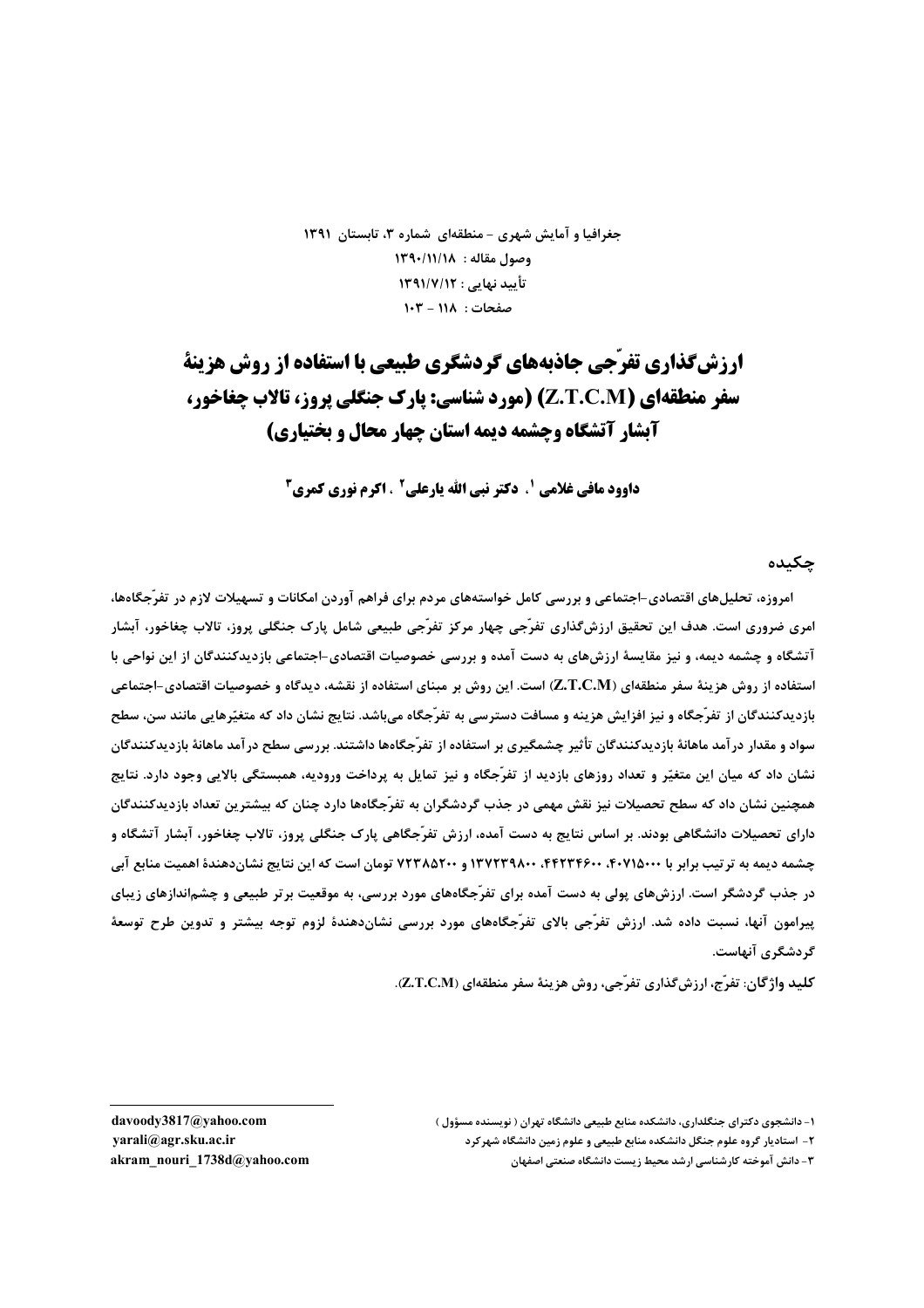و آمایش شهری–منطقهای، سال دوم، شماره ۳، تابستان۱۳۹۱ 104

مقدمه

با توجه به تقاضاى روز افزون مردم براى تفرّجگاهها و مراكز تفريحي، تحليــلهــاى اقتصــادى و اجتمــاعى و ررسی کامل خواستههای مردم و همچنین پیش بینی į نیازهای تفرجـی و اوقــات فراغـت افــراد، بــرای فــراهم آوردن امکانات و تسهیلات لازم، امری بدیهی و الزامــی  $;$ - 486: 167). همچنسین (Ward and Loomis, 1986: 167) آگاهی از ارزشهای اقتصادی تفرجگاههـا، بــرای انجــام مـديريت صـحيح در اجــراى طــرحهــاى توســعهاى و بهرهبرداری پایــدار از آنهــا، ضــرورتی انکــار ناپذیراســت (Hanely and Spash, 1993: 64). بنابراین بـرای ارزیــابی اقتصادی تفرّجگاهها، از شیوههای ارزشگذاری مختلفی ماننــد روش هزينــهٔ ســفر (TCM)<sup>'</sup>، روش ارزشگــذاري مشروط (*CVM)* ، روش هزينهٔ جايگزين و روش هزينــهٔ *Brander, 2007: 211; Chen, ) فر*صت استفاده میشــود )( 2 U(*et al., 2004: 400; Smith et al, 1983: 260* این روشها، روش هزینهٔ سفر به دلایل زیر، بـه عنــوان ابزاری مناسب جهت ارزشگذاری مکــانهــای تفرجــی محسوب میگردد:

– بدون بررسی عوامل اقتصادی و اجتمـاعی مـؤثر بـر تقاضای تفریحات، امکان ارزشیابی آن مشکل بــه نظــر می رسد و این روش تنها روشی است که عکـس العمـل واقعی مـردم را در مـورد امکانــات تفرّجگــاهی تشــريح مے کند.

– از این روش، میتوان از طریق محاسـبهٔ حساسـیت تقاضا نسبت به درآمد و هزینه برای سرمایه گذاریهای أينده، براي محاسبهٔ ساير طرحهـاي تفريحـي اســتفاده كرد.

– ارزش اقتصادى تفرجگاهها و مقايســهٔ منحنــىهــاى تقاضاي آن نشان دهندهٔ عکس|لعمل واقعی تقاضا کننده در مقابل تفرّجگاههای گوناگون است.

– طریقهٔ محاسبهای که در این روش بـه کـار گرفتـه میشود، نه تنها عکس العمل مـردم را در برابـر عرضـهٔ موجود با توجه به عوامل اقتصـادي و اجتمـاعي انـدازه میگیرد، بلکه با مطالعهٔ بیشتر پیشنهادهای داده شـده از طرف استفاده کننـدهگــان، مــىتــوان نيارهــاى آتــى جامعه را از نظر امکانات تفرجگاهی پیش بینـی کــرد و به این ترتیب اطلاعات حقیقی برای طرح ریـزی آینـده امکان پذیر مــیگــردد ( ; Loomis & Richardson, 2000:24 .(Fleming and Cook, 2008: 1201

روش هزینهٔ سفر، کـه نمونـهای از روشهـای بـازار جانشین محسوب می شود، از قیمـتهـای واقعـی بـازار رای قیمت گذاری ویژگیهای غیربازاری محیط زیست ڊ  $(Smith, 1993: 3; Torras, 2000: 285)$  استفاده می و اغلب به عنوان روشي غير مستقيم براي برآورد منافع تفرّجي حاصل از تفرّجگاههاي ماننــد منــاطق حفاظــت شده، پارکهای جنگلی، مکانهای تاریخی و طبیعـی و دیگر تفرجگاهها مورد استفاده قرار میگیــرد ( Chen et .(*al, 2004: 401*

در این مطالعه سؤال اصلی ایـن اسـت کـه " ارزش اقتصادی تفرّجگاههای نمونهٔ استان چه مقدار اسـت؟". با توجه بــه ايــن كــه تــاكنون در كشــور ارزش تفرجــي جاذبههـاي طبيعـي يـك اسـتان ماننـد تـالاب، پـارک جنگلی، چشمه و آبشار با یکدیگر مقایسه نشده است و این که بـرآورد ارزش تفرجـی، اولویـت بنــدی اجــرای طرحهای توسـعه ای را بـرای ایـن تفرّجگـاههـا نشـان میدهد، هدف این مطالعه برآورد ارزش تفرجــی چهــار نــوع جاذبــهٔ فــوق بــا اســتفاده از روش هزينــهٔ ســفر (کلاوســون) ّ، مقايســهٔ ارزشهــاي بــه دســت آمــده و ررسی عوامل اقتصادی و اجتماعی مؤثر بر بهرهبرداری ڊ و افزايش امكانات و تجهيزات مورد نيــاز حــال و آينــده ایــن منــاطق بــا اســتفاده از نظــرات و دیــدگاههــای بازديدكنندگان است.

*<sup>1</sup> -*Travel Cost Method

*<sup>2</sup>* -Contingent Value Method

*<sup>3</sup>* -Clawson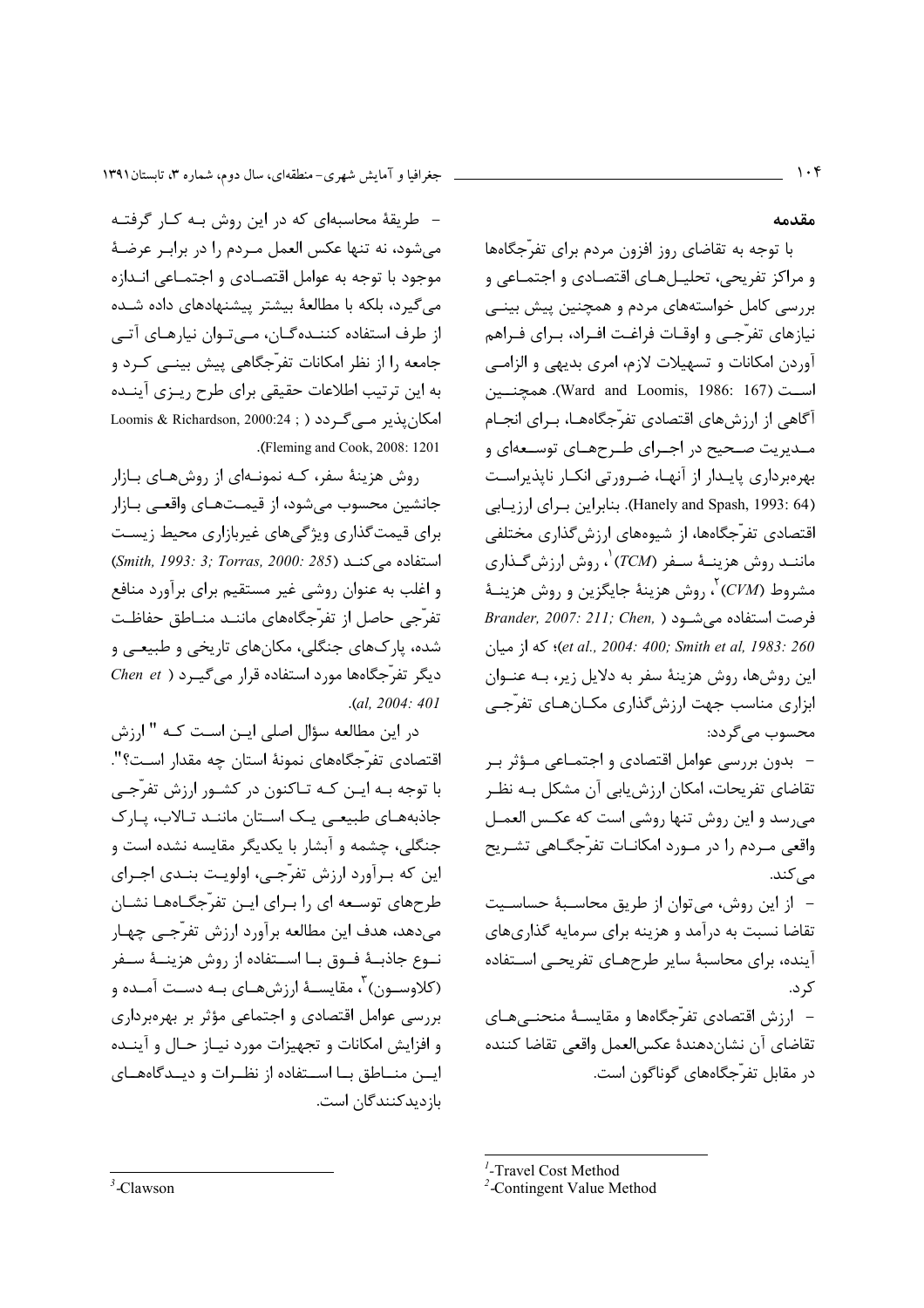ارزش گذاری تفرّجی جاذبههای گردشگری طبیعی با استفاده از ....

ييشينهٔ يژوهش

مطالعــات مختلفــي جهــت بــرآورد ارزش تفرّجــي مناطق گوناگون با استفاده از روش هزینهٔ سفر صورت گرفتـه اسـت. (Mille & Mendelson, 1991:161)ارزش تفریحی جنگلهای ماداگاسکار را بین ٣۶٠ تا ۴۸۶ دلار در هکتار برآورد نموند و Loomis & Richardson, (180:180 نیز این ارزش را برای جنگلهای ملی آمریکا برابر با ۶۰۰ میلیون دلار در سال برآورد کردنـد. ارزش تفرّجي منطقهٔ جنگلي كاياباسي` تركيــه، توسـط (Pak & Fehmi Turker, 2006: 4) نیز برابر با ۲۷/۶۴۰ میلیون لیره ترکیـه بـوده اسـت. طـی مطالعـهٔ صـورت گرفتــه توســط (Costanza et al., 1997: 12)، ارزش خدمات زيست محيطى ١٧١ اكوسيستم مختلف جهان مورد بررسی قرار گرفت و مجموع ارزش سالانه خدمات اکولوژیکی حاصل از جنگـلهـا برابـر بـا ۹۶۹ دلار در هکتار برآورد گردیـد کـه ایـن مقـدار، ۱۲ درصـد کـل ارزش اکوسیستمهای جهـان را تشـكیل مـی۱داد. ارزش تفرّجي تالاب مانياس<sup>٢</sup> در تركيـه توسـط & Gurluk) (Erkan, 2008: 1358 برابر با ۱۰۳ میلیون دلار در سال برآورد گردیـده اسـت و همـین ارزش نیـز توسـط (Fleming and cook, 2008: 1204)؛ براي تـالاب مـك کنزی در استالیا برابر با ۴۴/۴ میلیون دلار در سال برآورد شده است. در ایران نیـز بررسـهای متعـددی براي برآورد ارزش تفرّجي مناطق گوناگون با استفاده از روش هزینــه ســفر صــورت گرفتــه اســت. پیشــکاری و اسماعیلی ساری با استفاده از روش هزینـه سـفر ارزش تفرَّجي روزانــه تــالاب انزلــي را برابـر بــا ١٢۴۵٠۴٠٠ ریال برآورد کردند و همین ارزش توسط مافی غلامی و یارعلی برای تالاب چغاخور برابر با ۴۴۲۳۴۶۰۰۰ ریال در سال به دست آمد (پیشکاری و اسـماعیلی سـاری، ۰۱۳۸۵ ۰: ۹۰، مافی غلامبی و یارعلی،۱۳۸۸ ۰: ۵۰). طبی مطالعهٔ صورت گرفته توسط فضلی، ارزش تفرّجی پارک جنگلی چیتگر برابر ۵۳۲۶۰۰۰۰ ریال بـرآورد گردیـده

است (فضلی، ۱۳۸۳: ۱۰۹). پیشکاری و استماعیلی ساری نیز ارزش تفرّجی پارک جنگلی طالقـانی را برابـر ۴۲۲۴۷۰۰۰۰ برآورد کردنـد (پیشـکاری و اسـماعیلی ساری، ۱۳۸۶: ۹۰). از سایر مطالعات صورت گرفتـه در برآورد ارزش تفرّجي پارکهـاي جنگلـي مـيتـوان بـه مطالعهٔ پارکهای جنگلی شوراب و مخملکوه خرم آبـاد (محمودی و همکاران، ۱۳۸۴: ۵۵)، عباس آباد بهشـهر (سهرابی، ۱۳۸۴: ۱۲۰)، پردیسان و لـویزان (مجـابی و منوری، ۱۳۸۴: ۶۹) و سواوان رشت (عابلدین زاده، ۱۳۸۴: ۱۳۲) اشاره نمود.

## مواد و روش ها مناطق مورد مطالعه

با توجه به اطلاعات ادارهٔ کلّ صنایع دستی، میـراث فرهنگی و گردشگری استان چهار محال و بختیـاری در خصوص تفرّجگاههای نمونهٔ استان و نیز در نظر گرفتن پراکنش مکانی مناسب، در ایـن مطالعـه چهـار جاذبـهٔ تفرَّجي اصلي استان شامل تالاب بين المللـي چغــاخور، پارک جنگلی پروز، آبشار آتشگاه و چشمه دیمـه مـورد بررسی قرار گرفتند. مقایسهٔ میان تفرّجگاههـای اسـتان نشان میدهد کـه دلایلـی ماننـد قرارگیـری در مسـير جادههای اصلی، برخورداری از تنوّع بالای زیستگاهی، گیاهی و جانوری، مجاورت با سایر جاذبههـای طبیعـی استان مانند تالابها، رودخانهها، چشمههای دائمی آب متعدد، مکانهای تاریخی و نیز پتانسیل انجام فعالیت-های تفرّجی مانند جنگل5ردی، کوهنــوردی، مشــاهدهٔ حيات وحش، قايقراني و ماهيگيري، اهميت تفرّجگـاه-های مورد بررسی را بـه لحـاظ گردشـگری دو چنـدان ساخته و مجموعهٔ این خصوصـیات، منـاطق فـوق را در زمرهٔ مهمترین کانونهای گردشگری استان چهار محال و بختیاری قرار داده است به طوری که هـر سـاله طـی فصول مطلوب سال، جمعیت چشمگیری از گردشگران برای بازدید از این جاذبههای طبیعی به استان مسافرت می کننــد. شــکل شــمارهٔ(۱) موقعیـت جغرافیــایی ایــن مناطق را دراستان چهارمحال و بختیارینشان می دهد.

 $\mathcal{L} \cdot \Delta$ 

<sup>&</sup>lt;sup>1</sup>. Kayabasi

 $2.$  Manyas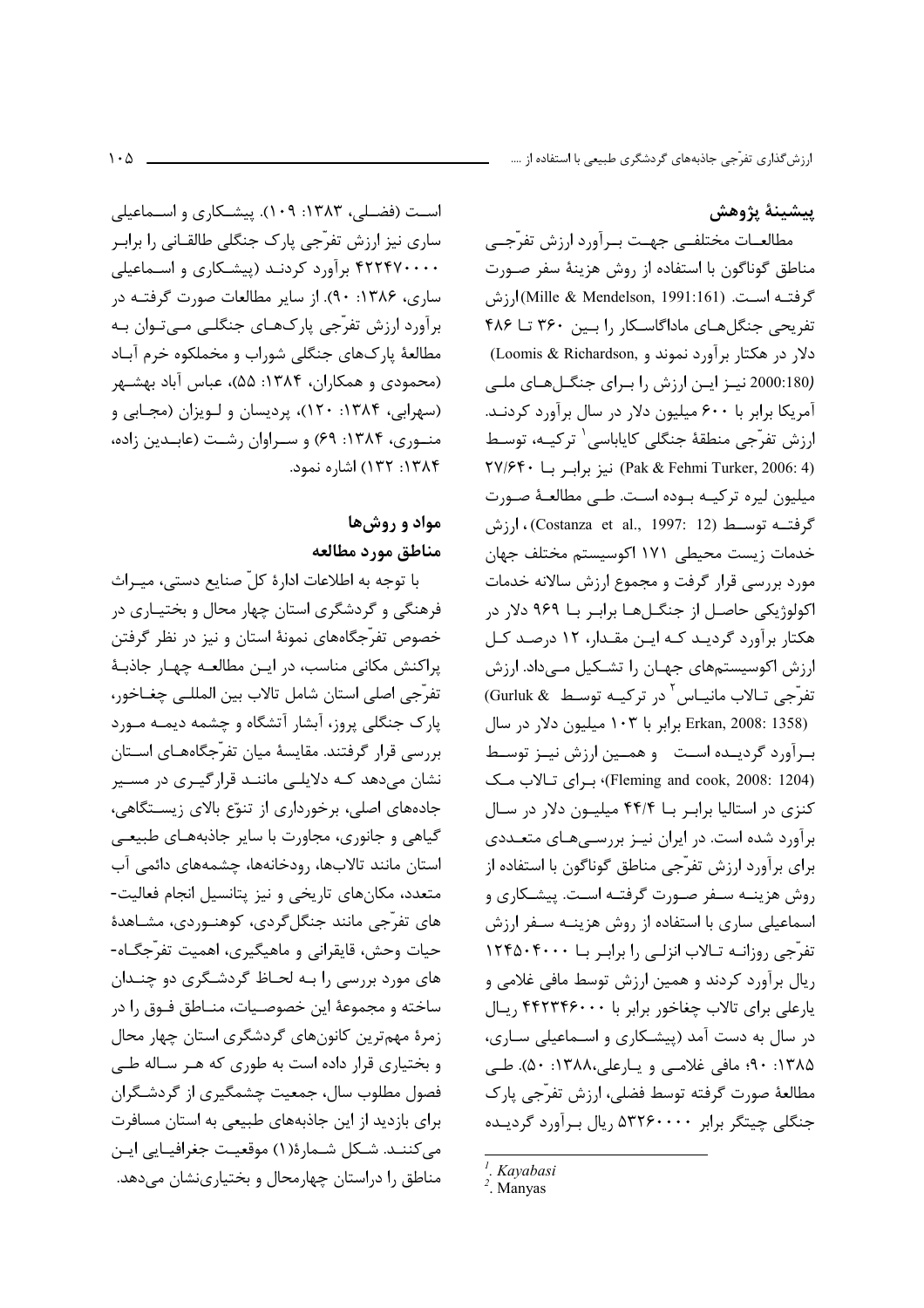

شکل ۱: موقعیت جغرافیایی تفرّجگاههای مورد بررسی در استان چهار محال و بختیاری

## روش کار اجراي روش هزينة سفر

جمع آوري اطلاعـات و دادههـاي كمّـي و كيفـي ، بازدید از مناطق، تنظیم پرسشنامهها و تجزیه و تحلیل یافتهها با استفاده از نیرم افزارهبای ,ایانیهای Datafit و Excell ، مبناي اصلي روش بررسي ايـن تحقيـق بـوده است. برای تهیهٔ دادههای خام مـورد نیـاز، پرسشـنامه-هــایی حــاوی ۲۷ ســؤال در دو بخــش اقتصــادی و اجتماعی تهیه گردید. در این مطالعه برای برآورد تعداد نمونهٔ لازم از فرمول کوکران <sup>(</sup> (۱۹۹۷) استفاده گردیـد. بر اساس آمار ادارهٔ کلّ صنایع دستی، میراث فرهنگی و گردشگری استان چهبار محبال و بختیباری، تعبداد بازدیدکنندگان از چهار تفرّجگاه مورد بررسـی تقریبـاً برابر با ۵۰۰ هزار نفر در سـال اسـت کـه پـس از قـرار دادن در فرمـول كــوكران، تعــداد ۳۰۰ نمونــه تعيــين گردیسد. براسساس روش انجسام شسده توسسط (Chen et al.,  $2004:400$ ) (Randal, 1994:90)  $\sqrt{Pak}$  & Fehmi Turker., 2005 : 2) (Gurluk & Erkan., 2008:1352) در هـر تفرّجگـاه تعداد ۱۳۰ پرسشنامه در ایّام مختلف هفته، طی بهـار و

تابســـتان ۱۳۸۷ و بـــه طـــور تصـــادفی در بـــین بازديدكننـدگان واقـع در نقـاط مختلـف هـر تفرّجگـاه توزيع گرديد. مجموعاً از تعداد ۵۲۰ پرسشنامهٔ تکميــل شده، تعداد ۱۲۰ پرسشنامه پس از مطالعـه و بررسـی دقيق به دليل وجود اشتباه و نقـص در تكميـل حـذف گردیدنـد و در نهایـت تعـداد ۴۰۰ پرسشـنامه (۱۰۰ پرسشنامه در هر تفرّجگاه) جهت انجام تجزیه و تحلیل مورد استفاده قرار گرفت.

به دو روش مے توان هزینـهٔ سـفر را بـرای ارزش-گذاری تفرّجي در نظر گرفت: روش هزينهٔ سفر انفرادي  $\int^{\pi} (Z.T.C.M)$ و روش هزینهٔ سـفر منطقـهای (Z.T.C.M) (Randal, 1994: 401). در روش هزينــهٔ ســفر انفــرادي، متغيّر وابسته تعداد مسافرتهاى صورت گرفتـه توسـط بازدیدکنندگان به یک مکان در طی یکسال (یا فصل) است. در روش هزینهٔ سـفر منطقـهای، متغیّـر وابسـته تعداد مسافرتهای صورت گرفته به وسیلهٔ جمعیت هر منطقه يا ناحيهٔ مشخص بـه يـک مکـان اسـت. روش نخست، مناسب مکانهایی است که مکرراً توسط افـراد محلــی مــورد بازدیــد قــرار مــی گیرنــد و در مــورد

<sup>&</sup>lt;sup>2</sup>. Individual Travel Cost Method (I.T.C.M)

<sup>&</sup>lt;sup>3</sup>. Zonal Travel Cost Method (Z.T.C.M)

 $\frac{1}{2}$  - Cochran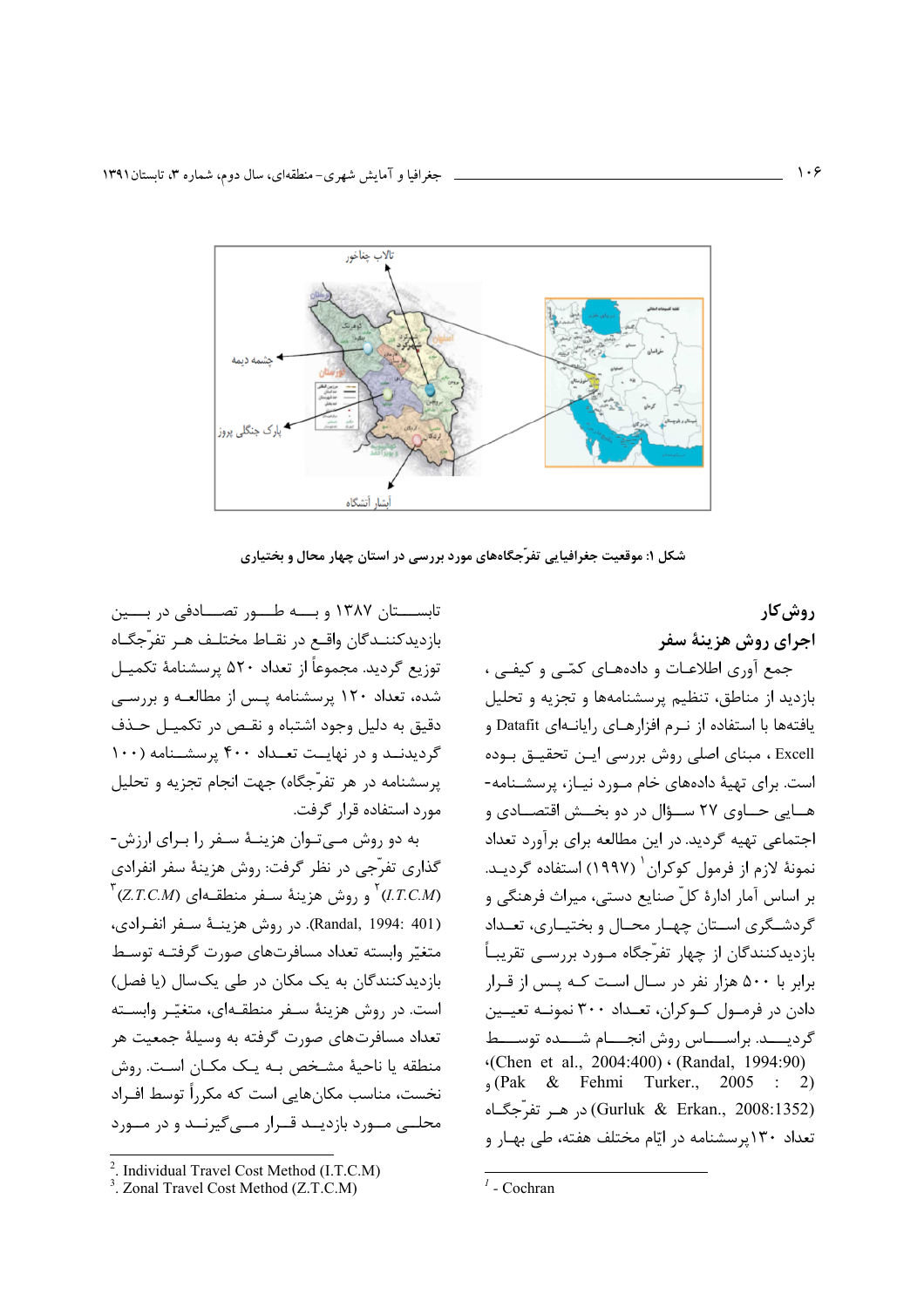107 .... 

بازدیدکنندگانی که از نواحی دور به یک مکان مراجعت مــیکننــدّ روش دوم مناســب-تـر اســت ( Fleming and ;1 .(Cook, 2008: 1198; Ward and Beal, 2000: 23 تحقيــق بـــا توجــه بــه ايــن كــه غالـب بازديدكننــدگان تفرّجگاهها از استانهای مجـاور بودنـد، از روش هزینــهٔ سفر منطقهای استفاده شد. به طــور کلّــی روش هزینــهٔ سفر منطقهای هفت مرحله دارد:

• مرحلهٔ اوّل: تهيهٔ نقشه به منظور تعيين موقعيت منطقهٔ مورد نظر.

• مرحلهٔ دوم: تعيين مجموعهٔ دواير متحـد المركـز در اطراف منطقه به شعاعهای مختلف ولی بـه فواصـل ثابت.

• مرحلهٔ سوم: محاسبهٔ نسبت بازدیـد بـه ده هـزار  $\dot{\phantom{a}}$ (VR) نفر جمعیت محصور در هر یک از دوایـر فـوق .

مرحلهٔ چهارم: محاسبهٔ میانگین مسافت، هزینه و زمان سفر رفت و برگشت برای هر یک از نواحی محصـور در دواير فوق. با توجه به اين *كــه* در تخمــين رابطــهٔ ميــان شمار بازدیدکنندگان بـه یـک تفرجگـاه، بعـد مسـافت محــل زنــدگي افــراد از تفرجگــاه و ميــانگين هزينــهٔ دسترسی، اسـاس روش هزینــهٔ ســفر اسـت؛ از ایــن رو اولين مرحله، يافتن رابطهٔ ميان فاصـلهٔ محـل سـكونت بازدیدکنندگان نسبت به محـل تفرجگـاه اسـت. بـدین منظور، ابتدا نقشهٔ تقسیمات کشوری سال ۱۳۸۶ تهیـه شد؛ سپس با در نظر گـرفتن هـر تفرجگـاه بــه عنــوان مرکز، ۹ دایرهٔ هم مرکز به فواصل ثابت ۱۵۰ کیلـومتر در اطراف هـر تفرّجگـاه رسـم شـد کـه کـلّ کشـور را يوشــش دهــد (Clawson and Knetsch, 1966: 98). در شکل شمارهٔ (۲) به صورت نمونه دوایـر متحـد المرکـز رسم شده در اطراف یکی از تفرّجگــاههــای مــورد نظــر (تالاب بين المللبي چغــاخور) نشــان داده شــده اســت.



**#=4 \*66% K NC LS 9 T>% ,1 -9 WM+ :2 53**

<sup>1</sup>. Visitation Rate (VR)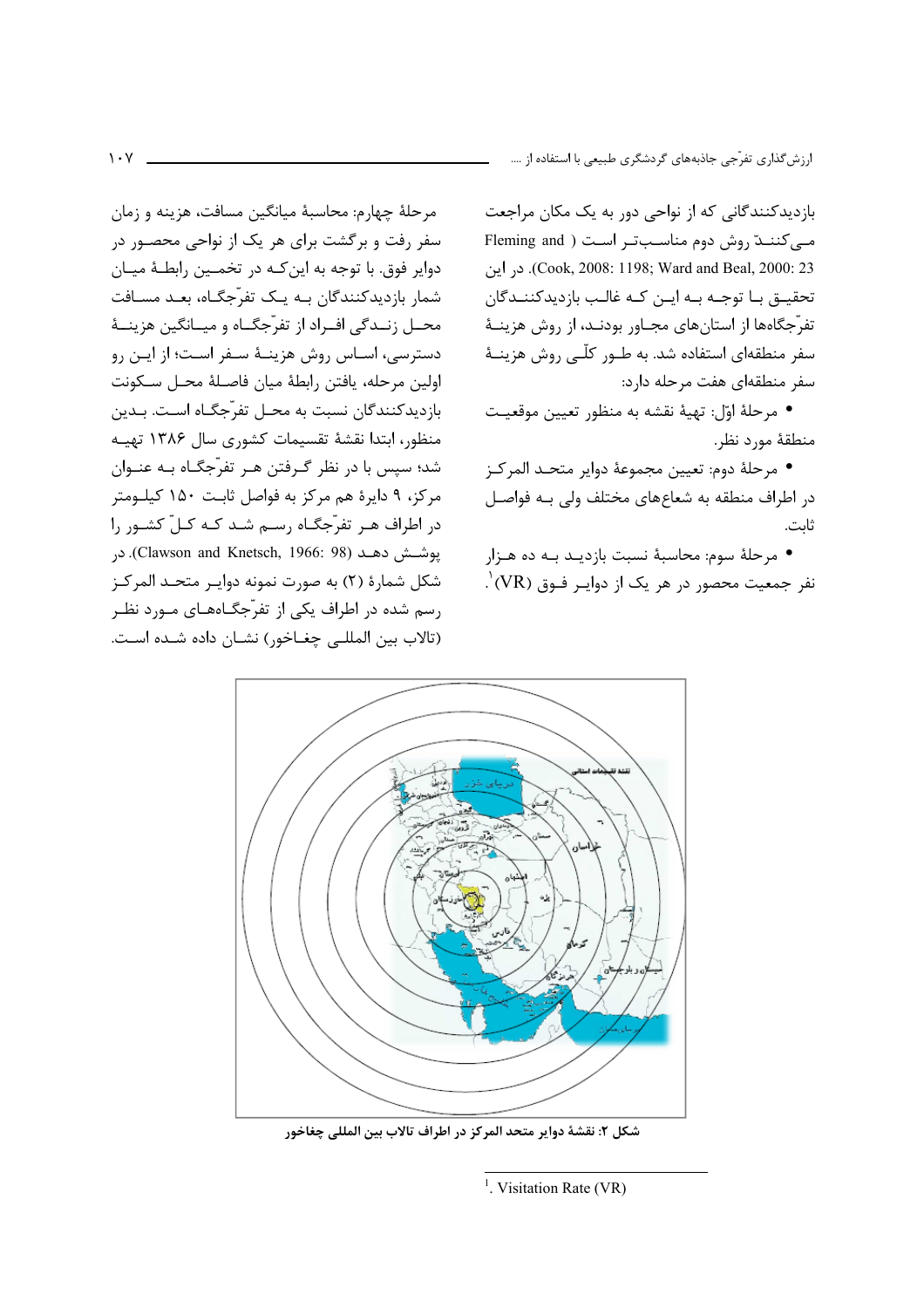جغرافیا و آمایش شهری-منطقهای، سال دوم، شماره ۳، تابستان۱۳۹۱

دورتری نسبت به تفرّجگاه زندگی میکنند، در مقایسـه با آنها که در فاصلهٔ نزدیکتری هستند، مـدت زمـان طولاني تري در تفرّجگاه اقامت مي كنند و ايــن موضــوع بر تابع تقاضای تفرّجگاه اثرگذار است. بـرای رفـع ایـن مشــكل مطــابق بــا تحقيــق صــورت گرفتــه توســط (Fleming and (Bateman et al., 1996:193) Cook, 2008: 1198) فقط هزينــههـاي ســفر از محـل سکونت بازدیدکننده تا تفرّجگـاه مـورد محاسـبه قـرار گرفت. بخشی از محاسبهٔ هزینهٔ سـفر، مربـوط بـه نـوع سوخت و نوع وسیلهٔ نقلیه مـورد اسـتفاده بـود کـه در پرسشنامه مورد توجه قرار گرفت. متغیرهای اقتصادی-اجتماعی در نظر گرفته شده برای این مدل، شامل سنّ، میزان تحصیلات و مقدار درآمد ماهانه بـود. بـرای تعیـین سـنّ، بــا اسـتفاده از سرشــماری ســال ۱۳۸۵، طبقات سنّی کمتر از ۲۰ سـال، ۲۰-۲۴، ۲۵-۲۹، ۳۰-۳۴، ۳۵-۳۹، ۴۰-۴۴، ۴۵-۴۹ وبیشت از ۵۰ سال تعیین شـد و میـانگین ایـن طبقـات سـنّی بـه عنـوان نزدیک ترین مقدار به سنّ پرسش شونده در نظر گرفتـه شد. بـراي تعيـين سـطح تحصـيلات بازديدكننـدگان، تعداد ۶ سطح تحصیلی، شامل زیر دیـپلم (۱۰ سـال و كمتـر)، ديـبلم (١١ سـال)، فـوق ديـبلم (١۴ سـال)، کارشناسی (۱۶ سال)، کارشناسی ارشـد (۱۹ سـال) و دکتری (۲۳ سال) در نظر گرفته شد. برای تعیین مقدار درآمد ماهانه، مقدار درآمد از کمتر از ۱۰۰ هـزار تومان تا بیشتر از ۸۰۰ هزار تومان در ۹ طبقهٔ درآمدی تقسیمبندی شد. همانند روش تعیین سنّ، برای تعیین میزان درآمد ماهانه نیز درآمد هر فرد برابر مقدار میانی هر طبقهٔ ۱۰۰ هزار تومانی در نظر گرفته شد.

• مرحلهٔ پنجم: مدلسازي يا تعيين رابطهٔ بين بعد مسافت، هزینهٔ سفر و شمار افراد مراجعهکننده بـه هـر تفرَّجگاه است که بر این اساس محقّـق مـے توانـد تـابع تقاضا را برای بازدیدکنندهٔ متوسط برآورد کنـد. همـان طور که قید شد، در این تحقیـق از روش هزینــهٔ ســفر كلاوسون استفاده شد. به طوركلي مي توان اين روش را در مدل تابعي زير خلاصه كرد: در مرحلـهٔ بعـد، جمعیـت سـاکن در تمـام مراکـز جمعیتی که در هـر یـک نـواحی ۹ گانـهٔ مـذکور قـرار گرفتـه بودنـد، از نتـايج سرشـماري عمـومي نفـوس و مسکن سال ۱۳۸۵ کشور استخراج گردید و بـرای هـر ناحيه، مجموع جمعيت سـاكن در آن، محاسـبه شـد. لازم به ذکر است کـه بـرای هـر تفرّجگـاه بـه صـورت جداگانه محاسبات جمعیتی به شیوهٔ فوق انجام شد. در واقع با ناحیهبندی کشور، جمعیت و میـانگین مسـافت هر ناحيه تا تفرّجگاه برآورد مي گردد. ميانگين مسـافت از طريق محاسبة مسافت جادهاي (بر حسب كيلـومتر) هر ناحيه تا تفرّجگاه مورد نظر به دست آمد. كلّ هزينهٔ سفر برای هر بازدیدکننده از مجموع هزینـهٔ سـوخت و استهلاک اتومبیل به علاوه هزینهٔ فرصت زمـان صـرف شده محاسبه شد. هر چنـد اسـتفاده از ايـن روش كـم هزينه و تفسير و توجيه آن نسبتاً ساده اسـت ( Haspel and Johnson, 1982: 367)، امّــا در اســـتفاده از آن مشكلاتي مانند تعيين هزينة فرصت زمان صرف شـده، تعیین طول مدّت بازدید و چیـدمان مؤلفـههـای مـدل وجود دارد (Clawson and Knetsch, 1966: 110). افراد با سفر به مکانهای تفرّجی، بخشی از زمـان کـاری، پـا درآمد خود را از دست می دهنـد (, Ward and Loomis 36: 1986). در برآورد ارزش تفرّجے مكـان، ناديــده گرفتن هزينههـاي فرصـت زمـان صـرف شـده، باعـث کــاهش تخمــین ارزش تفرّجــی یــک مکــان مــیشــود (Smith, et al, 1983: 263; Holden, 2000: 81). هزينــة فرصت زمان صرف شـده معمـولاً مسـاوي يـكـدوم يـا یک چهارم دستمزد روزانهٔ افراد در نظر گرفته مے شـود (McConnell and Strand, 1981: 155). بنابراين در اين تحقيق ماننـد روش انجـام شـده توسـط Cesario and) (Cesario, 1976: 35) و (Cesario, 1976: 35) براي بـرأورد هزينـــهٔ فرصــت زمــان صــرف شــده توســط بازديدكنندگان از نرخ يكسوم دستمزد روزانه استفاده شد. مـدت زمـان اقامـت در محـل نيـز يكـي از مـوارد مشکلزا است. معمولاً بازدیدکنندگـانی کـه در فاصـلهٔ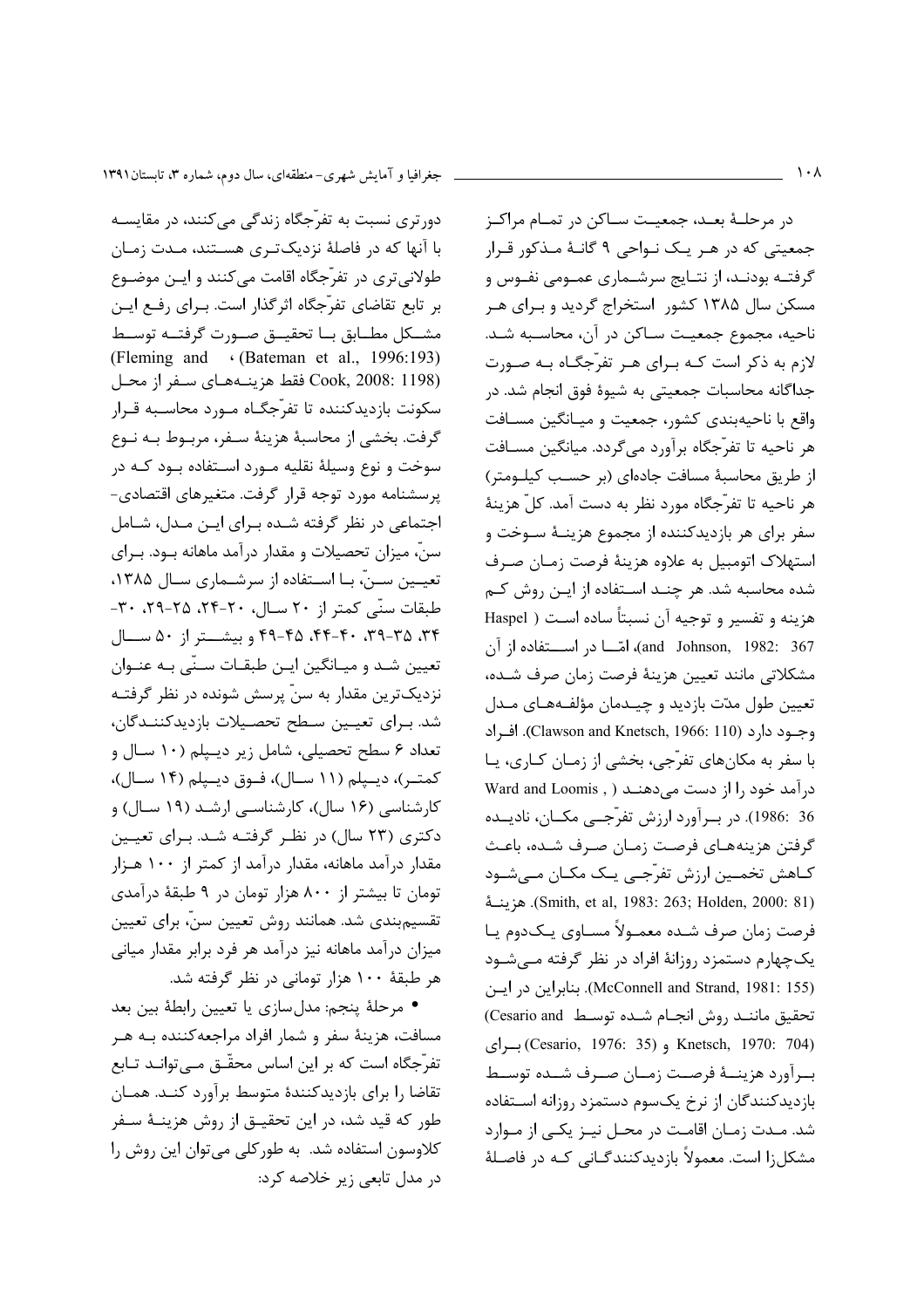ارزش گذاری تفرّجی جاذبههای گردشگری طبیعی با استفاده از ....

 $Vij/Ni = F(TCij, Sij, Ajk)$  $(1)$ 

که در آن:  $V_{ij}$  شمار مراجعه کنندگان از ناحیـهٔ  $i$  بـه تفرّجگاه  $N_i: j$  تعداد كلّ جمعيت ناحيهٔ  $TC_{ii}: T$  هزينــهٔ دسترسـی از ناحیـهٔ  $i$  بـه تفرّجگـاه  $S_{ij}$ ۰ ویژگـیهـای اقتصـادي و اجتمـاعي افـراد سـاكن در ناحيــهٔ i كـه از تفرّجگاه  $j$ استفاده می کنند؛  $A_{jk}$ : جذّابیّت و ویژگی های زيبايي شناختي تفرّجگاه j در مقايسه بـا سـاير منـاطق تفرّجگاهي Willis and Garrod, 1991: 35) k. علاوه بـر متغیّرهای مستقل فوق، در تفرّجگاههـای دارای هزینـهٔ وروديه، (20 :2003 .Moonse) پيشنهاد در نظـر گـرفتن این هزینه ,ا هم داده است.

• مرحلة ششم: محاسبة تابع تقاضا براي بازديـد بـا استفاده از رابطهٔ بهدست آمده برای هر تفرّجگاه.

• مرحلة هفتم: محاسبة سطح زيـر منحنـى تقاضـا برای تعیین ارزش اقتصادی تفرّجگاه. برای برآورد تـابع تقاضا و محاسبهٔ سطح زیر منحنـی ایـن تـابع، از روش رگرسیون حداقل مربعات استفاده شـد. در ایـن مـدل نسبت تعداد مراجعان در هر ۱۰۰۰۰ نفر بازدیدکننـده بر جمعیت ناحیهٔ مبدأ مربوط به بازدیدکننده (VR) به منزلهٔ متغیر وابسته و متوسط هزینهٔ سفر و سـه متغیـر اقتصادي- اجتماعي (سنّ، تحصيلات و سطح درآمد) به منزلهٔ متغیرهای مستقل در نظر گرفته شـدند. بـا قـرار دادن مقدار متوسط سـه متغيـر اقتصـادى- اجتمـاعى، مدل بهدست آمده به صورت مدلی ساده شده ارائه شد. با توجه به این که در تحلیل اقتصادی تفرّجگاه، رابطـهٔ بین هزینهٔ متوسط و شمار بازدیدکنندگان نشان دهندهٔ رفتار بازدیدکننده نسبت به تغییرات هزینه است و با توجه به این که در شرایط حاضر هیچ گونـه ورودیـهای برای بازدید از تفرّجگاههای مــورد نظــر در نظــر گرفتــه نشده است، بنابراین در پرسشـنامههـا بـرای آگـاهی از رفتار بازديدكنندگان در قبال پرداخت هزينـهٔ ورود، بـه پرسش شونده فرصت انتخاب وروديههاي فرضى ٢٠٠ ، ۴۰۰، ۶۰۰، ۸۰۰، ۱۰۰۰ و ۱۲۰۰ تومانی داده شد و با افزودن مقـادير ايـن وروديـههـا بـه متوسـط هزينـهٔ

دسترسي به تفرّجگاه و قرار دادن اين مقادير جديـد در مدل ساده شدهٔ بـهدسـت آمـده، نسـبت جدیـد تعـداد بازدیدکنندهها برای هزینههای جدید بر حسب ده هزار نفر محاسبه شد. در نهایت با محاسبهٔ سطح زیر منحنی تقاضای به دست آمده از نسبت جدید بازدیدکننـدگان و بــا اســتفاده از مــدل شــمارهٔ (۲)، ارزش تفرّجــى هــر تفرَّجگاه به دست آمد (Willis, 1991: 36).

> $V = \sum_{i=1}^{n} N \cdot AP$  $(5)$

 $N$ ، کـه در ايـن مـدل،  $V$ ارزش اقتصـادي تفرّجگـاه،  $N$ تعداد بازديدكنندگان و APقيمت وروديهٔ فرضي است. • و در نهایت مرحلهٔ هشتم: بررسی موردی برخـی از ویژگیهای افراد بازدیدکننده از قبیـل سـطح سـواد، سنّ، جنسیت، میزان تحصیلات، میزان درآمـد و غیـره .(Ward and Beal, 2000: 112)

### نتايج

## ارزيـــــابى خصوصـــــيات اقتصــــــادى- اجتمـــــاعى بازديدكنندگان

اطلاعات به دست آمده از پرسشـنامههـا نشـان داد که بین تعداد بازدیدها و سایر متغیرهـای انـدازهگیـری شده، روابط مختلفی برقرار است (جـدول ۱). بررسـی جنسیت پاسخ دهندگان نشان داد که ۳۲ درصـد افـراد زن و ۶۸ درصد مرد بودند. از نظر وضعیت تأهل،۸۷ درصد افراد متأهل و بقيه مجرّد بودند. بيشترين تعــداد افراد (۲۷ درصد) در محدودهٔ سنبی ۳۰ تا ۳۴ سال و کمترین تعداد (۲ درصد) در گروه بیشـتر از ۵۰ سـال قرار داشتند. فراوانی افراد با سـنهـای بـین ۳۰ تـا ۴۰ سال سبب گردید تا متوسط سن بازدیدکنندگان ۳۸/۶ سال محاسبه گردد. بررسی سطح سواد بازدیدکنندگان نشان داد که بیشترین تعداد افـراد (۲۶ درصـد)، دارای مدرک کارشناسی و ۳ درصد (کمترین تعداد) دارای مدرک دکتری بودند و به طور متوسط هر بازدیدکننده دارای ۱۴/۱ سال سابقهٔ تحصیلات بود. فقـط۲ درصـد افراد به دلیل نداشتن شغل، دارای سطح درآمدی کمتر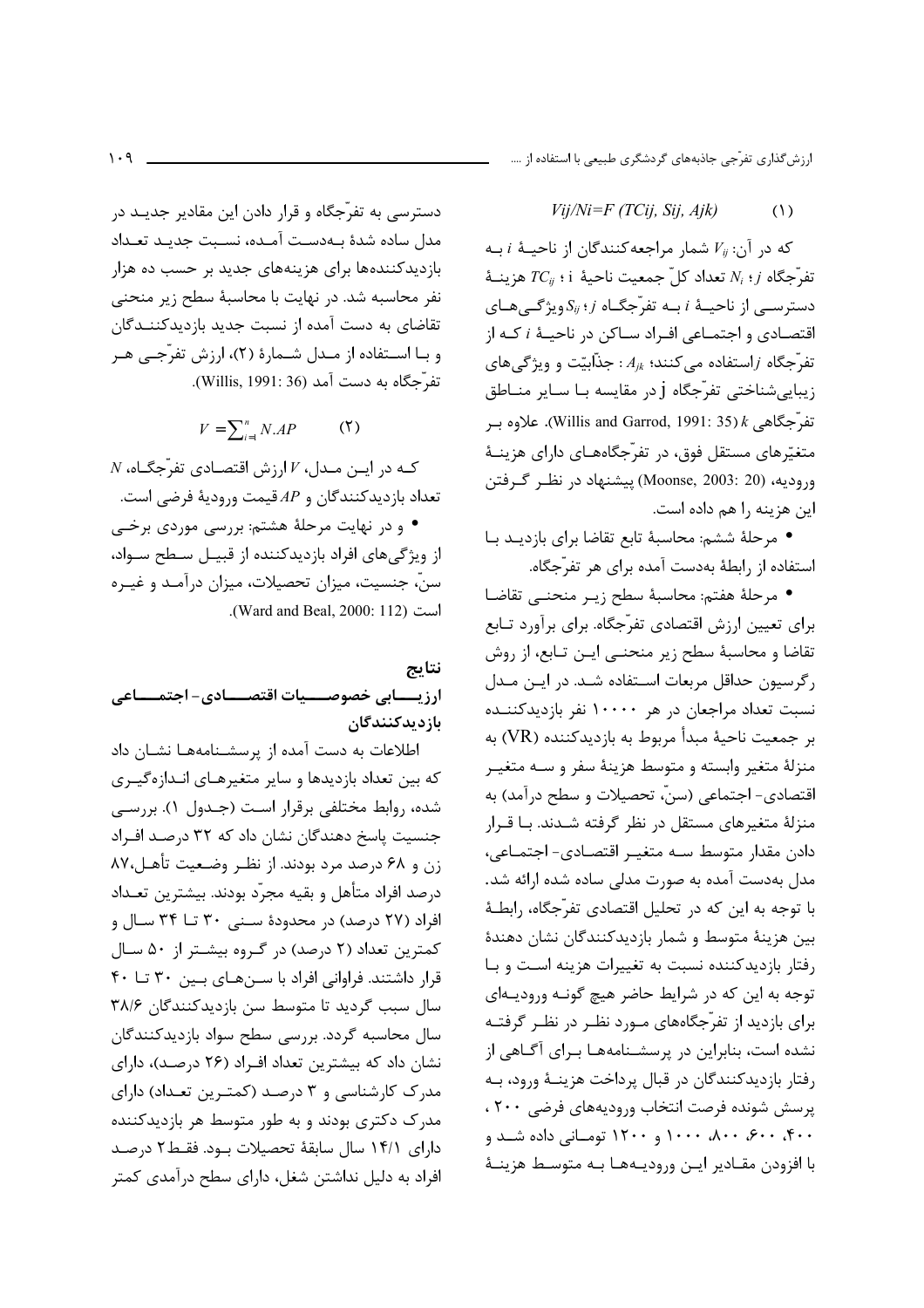از صد هزار تومان بودند و ۲۸ درصد (بیشترین تعـداد)، متوسط افراد ۴۸۶۵۴۳ تومان تعیـین گردیـد (جـداول دارای سطح درآمدی بین ۳۰۰ تا ۴۰۰ هزار تومـان در شمارهٔ ۱ تا ۴). ماه بودند و نیـز فقـط ۲ درصـد از افـراد دارای درآمـد ماهانهٔ بیشتر از ۸۰۰ هزار تومان بودند. درآمـد ماهانــهٔ

|--|

| متوسط           | متوسط سطح             | متوسط در آمد                            | متوسط هزينه    | متوسط                                                              | تعداد بازديد                    | تعداد          | جمعيت ناحيه(نفر)                    | ناحبه |
|-----------------|-----------------------|-----------------------------------------|----------------|--------------------------------------------------------------------|---------------------------------|----------------|-------------------------------------|-------|
| سن(A)           | $(L)$ سواد $(E)$ (سال | ماهانە(I)(تومان)                        | سفر(TC)(تومان) | تعداد بازديد                                                       | نسبت به ۱۰۰۰                    | باز دیدکنندگان | (1)                                 |       |
| (سال)           |                       |                                         |                | $(T)=(T/1)$                                                        | نفر (۲)                         | (نفر)          |                                     |       |
| $T\Lambda/Tf$   | 15/1Y                 | 448441                                  | $51Y_0$        | . / q                                                              | $f \cdot \cdot$                 | ۴۱             | FF9VTTT                             |       |
| T9/T9           | 17/97                 | 444445                                  | 15.98          | . /                                                                | 19                              | ۱۹             | fVA. fA.                            | ٢     |
| F.10Y           | 15/1                  | F. Y                                    | 17177          | . / 179                                                            | 15.4                            | ۱۴             | 1.787778                            | ٣     |
| <b>TY/00</b>    | 18/77                 | 1.0000                                  | ۱۵۹۹۹          | $\cdot$ / $\cdot \cdot \cdot \Delta$ ۶۷                            | $9 \cdot \cdot$                 | ٩              | 14179741                            | ۴     |
| $\Gamma$ 9/0    | 1810                  | 499999                                  | 1875           | . / 901                                                            | $\mathcal{L} \cdot \mathcal{L}$ | ۶              | 971.797                             | ۵     |
| $T\Delta/TT$    | ۱۵                    | <b>FATTTT</b>                           | Y.519          | $\cdot/\cdot\cdot\cdot$ $\uparrow$ $\wedge$ Y                      | $r \cdot$                       | ٣              | 8188888                             | ۶     |
| 55199           | 15/98                 | 43316                                   | <b>TTIAA</b>   | $\cdot/\cdot\cdot\cdot$ ۳۴۲                                        | $r \cdot$                       | ٣              | <b>AVS959A</b>                      | ٧     |
| $T\Delta/TT$    | 15/T                  | $\Delta \Delta \cdot \cdot \cdot \cdot$ | <b>TTYFF</b>   | . / 790                                                            | $r \cdot$                       | ٣              | $Y5 \cdot Y$                        | Υ     |
| $\tau f/\Delta$ | ۱۴                    | 9                                       | 38789          | $\cdot$ / $\cdot$ $\cdot$ $\cdot$ $\cdot$ $\circ$ $\cdot$ $\wedge$ | $\mathsf{r}\cdot\mathsf{r}$     | ۲              | $rr \cdot \lambda \tau \tau \gamma$ | ٩     |

#### جدول۲ : متغیّرهای به دست آمده از تجزیه و تحلیل پرسشنامههای مربوط به تالاب چغاخور

| متوسط سن(A        | متوسط سطح            | متوسط در آمد                            | متوسط هزينه             | متوسط                                                    | تعداد بازديد                             | تعداد         | جمعيت ناحيه(نفر)       | ناحىه |
|-------------------|----------------------|-----------------------------------------|-------------------------|----------------------------------------------------------|------------------------------------------|---------------|------------------------|-------|
| ) (سال)           | $(L)$ سواد $(E)$ سال | ماهانه(I)(تومان)                        | سفر(TC)(تومان)          | تعداد بازديد                                             | نسبت به ۱۰۰۰۰                            | بازديدكنندگان | (1)                    |       |
|                   |                      |                                         |                         | $(T)=(T/1)$                                              | نفر (۲)                                  | (نفر)         |                        |       |
| $\frac{8}{5}$     | 171.9                | <b>FTYVYY</b>                           | $\lambda \cdot 7 \cdot$ | $\cdot$ / $\cdot$ $\cdot$ $\wedge$ $\wedge$ $\wedge$     | $\mathbf{y} \mathbf{z} \cdot \mathbf{z}$ | ۳۶            | FFIQATA                |       |
| ٣٧                | 15/81                | $Y$ $\vee$ $\cdots$                     | 15YYT                   | .1.1.999                                                 | $\mathbf{Y}\mathbf{0}\cdot\mathbf{0}$    | ۲۵            | 0.79                   |       |
| $\tau\tau/\Delta$ | 17'                  | $f_0 \ldots$                            | 14989                   | . / q                                                    | ۱۰۰۰                                     | $\mathcal{L}$ | 1.19759.               | ٣     |
| $\Gamma$ 9/1      | 15/1A                | <b>ATTYTY</b>                           | 1888.                   | $\cdot$ / $\cdot$ $\cdot$ $\cdot$ $\vee$ $\cdot$ $\cdot$ | 11                                       | $\setminus$   | 15813944               | ۴     |
| 557/2             | 17/2                 | 9                                       | 18945                   | $. /$ ۴۲۶                                                | $F \cdot \cdot$                          | ۴             | 979.777                | ۵     |
| ۴۶                | $\gamma$             | $\Delta \Delta \cdot \cdot \cdot \cdot$ | 1Y9Y5                   | $. /$ TYV                                                | ٢٠٠                                      | ۲             | 5115.41                | ۶     |
| ۴٠                | ۱۴                   | 988888                                  | 78787                   | . / 99)                                                  | ۶۰۰                                      | ۶             | <b><i>ASAIFTT</i></b>  | v     |
| ۴٢                | 10/70                | $YY\Delta \cdot \cdot \cdot$            | ۳۸۰۷۹                   | $\cdot/\cdot\cdot\cdot\Delta r$                          | $\mathfrak{r}\cdot\mathfrak{r}$          | ۴             | $Y\Delta f 91 \cdot 1$ | λ     |
| ۴۶                | ۱۶                   | $Y_0 \cdots$                            | FFAAT                   | $\cdot$ / $\cdot \cdot \cdot \Delta V$ ۶                 | $\mathsf{y} \cdot \mathsf{y}$            | ۲             | <b>٣۴٧٣٣۶٣</b>         | ٩     |

#### جدول ۳ : متغیّرهای به دست آمده از تجزیه و تحلیل پرسشنامههای مربوط به آبشار آتشگاه

| متوسط                       | متوسط سطح         | متوسط در آمد     | متوسط هزينه           | متوسط                                            | تعداد بازديد                   | تعداد          | جمعيت ناحيه                    | ناحىه |
|-----------------------------|-------------------|------------------|-----------------------|--------------------------------------------------|--------------------------------|----------------|--------------------------------|-------|
| سن(A)                       | سواد(E)(سال)      | ماهانه(I)(تومان) | $(TC)$ سفر (TC)(تومان | تعداد بازديد                                     | نسبت به                        | يا; دېدکنندگان | (نفر)                          |       |
| (سال)                       |                   |                  |                       | $(T)=(T/1)$                                      | ۱۰۰۰۰ نفر (۲)                  | (نفر)          | (1)                            |       |
| $\Upsilon f/\Lambda\Lambda$ | 17/77             | <b>۳۸۰۲۳۲</b>    | YYY9                  | . / qq                                           | $rr \cdot$                     | ۴٣             | FTFFTTT                        |       |
| ۲۹/۱۵                       | $17/\Delta\Delta$ | FF               | 13787                 | $\cdot/\cdot\cdot\cdot$ ۴ $\cdot$ ۵              | $\mathbf{y} \cdot \cdot \cdot$ | ٢٠             | 597760.                        | ۲     |
| $T\Delta/TT$                | 1770              | 499999           | ۱۵۵۵۳                 | $\cdot/\cdot\cdot\cdot\setminus\setminus\Lambda$ | 15.                            | ١٢             | 1.1YYYY9                       | ٣     |
| <b>TAIST</b>                | 11/9              | <b>FTIAIA</b>    | 1557.                 | . / 99                                           | $\{\cdot\}$                    | ۱۱             | 147894.4                       | ۴     |
| $\Upsilon \Lambda / 9$      | 15/1              | $fV \cdots$      | <b>TIAFF</b>          | $. /$ $\Delta$ FT                                | $\Delta \cdot \cdot$           | ۵              | 9777.77                        | ۵     |
| $\Upsilon \Lambda / 9$      | $\mathcal{N}$     | <b>AATTTT</b>    | Y9.1A                 | . /                                              | $r \cdot$                      | ٣              | 550AT                          | ۶     |
| T9/2                        | ۱۴                | $9 \cdots$       | 39.99                 | . /                                              | $Y \cdot \cdot$                | ۲              | $\Lambda V \cdot \Delta V V V$ | ٧     |
| ۴٢                          | ۱۵                | $9 \cdots$       | <b>٣٧۶١۶</b>          | . / 791                                          | $\mathsf{Y} \cdot \cdot$       | ۲              | $Y$ ۶ $Y$ ۴.۳.                 | Λ     |
| $FF/\Delta$                 | $1Y/\Delta$       | $50 \cdots$      | <b>٣٩۶٨٨</b>          | $. /$ $\Delta$ 19                                | $Y \cdot \cdot$                |                | <b>TTITFAT</b>                 | ٩     |
|                             |                   |                  |                       |                                                  |                                |                |                                |       |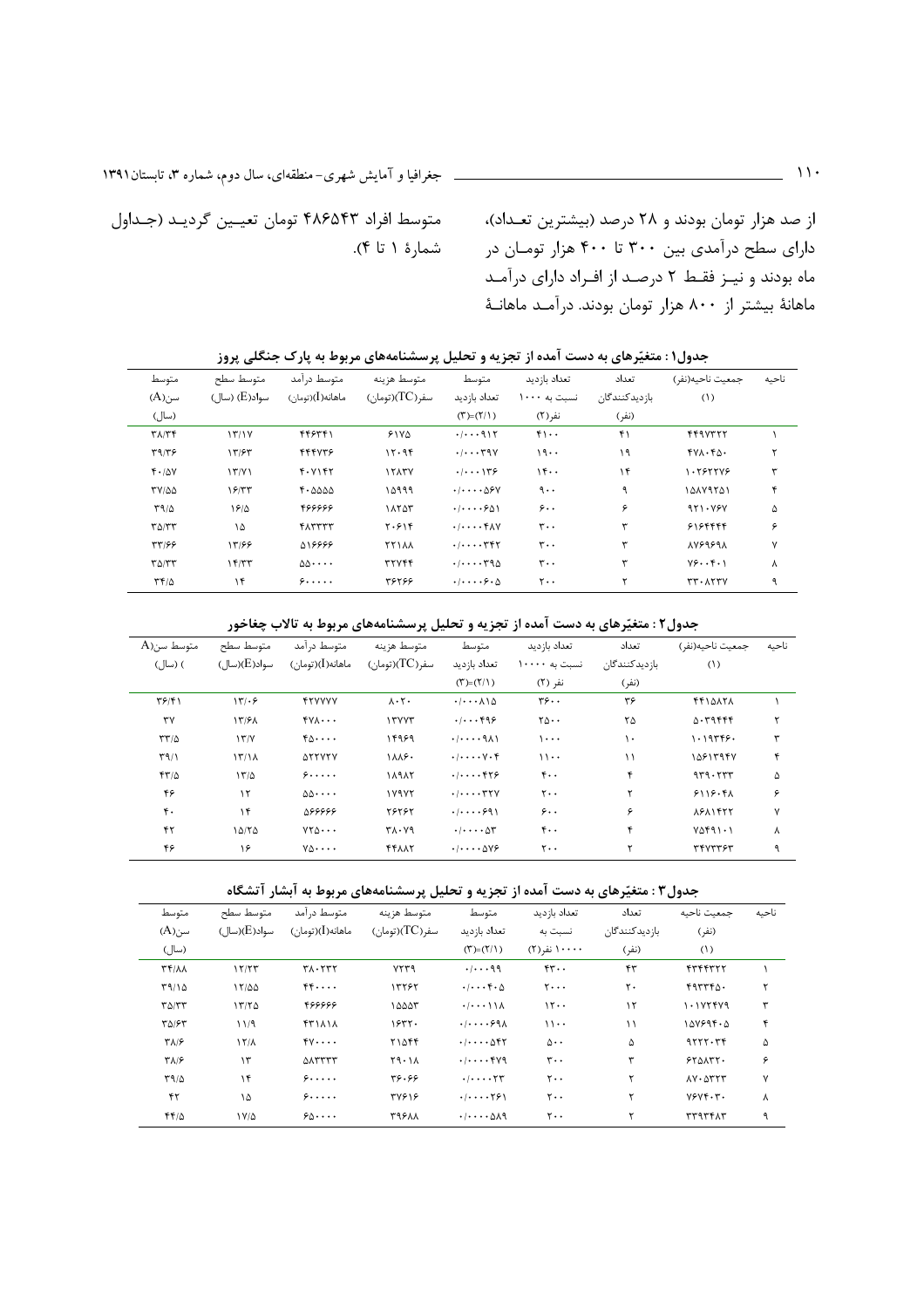| متوسط            | متوسط سطح            | متوسط در آمد                            | متوسط هزينه    | متوسط                                        | تعداد بازديد                   | تعداد         | جمعيت          | ناحيه |
|------------------|----------------------|-----------------------------------------|----------------|----------------------------------------------|--------------------------------|---------------|----------------|-------|
| سن(A)            | $(L)$ سواد $(E)$ سال | ماهانه(I)(تومان)                        | سفر(TC)(تومان) | تعداد بازديد                                 | نسبت به ۱۰۰۰۰                  | بازدېدکنندگان | ناحيە(نفر)     |       |
| (سال)            |                      |                                         |                | $(\Upsilon)=(\Upsilon/\Upsilon)$             | نفر (۲)                        | (نفر)         | (1)            |       |
| $\tau f/\cdot V$ | 15/99                | 88.088                                  | ۵۸۲۴           | $. / \wedge f \wedge$                        | $Y \wedge \cdot \cdot$         | ۳۸            | <b>FFATATA</b> |       |
| ۳۸/۶             | 1579                 | $rrr$                                   | 11458          | $\cdot$ / $\cdot$ $\cdot$ $\wedge$           | $YY \cdot \cdot$               | ٢۴            | 4794744        |       |
| <b>TV/۶۸</b>     | 15/1                 | <b>FTTSAF</b>                           | 1057.          | $. / \$                                      | 19.4                           | ۱۶            | 1.550170       | ٣     |
| 11/00            | 15/99                | 339997                                  | 14774          | $. / \vee \triangle f$                       | 15.                            | $\gamma$      | 10190897       | ۴     |
| 33177            | $\mathcal{L}$        | 33999                                   | 14178          | . / 770                                      | $\mathbf{r} \cdot \cdot \cdot$ | ٣             | 9714715        | ۵     |
| 57188            | ۱۵                   | <b>AATTTT</b>                           | ۱۹۴۹۶          | $. /$ $f \wedge V$                           | $\mathbf{r} \cdot \cdot \cdot$ | ٣             | 5109991        | ۶     |
| ۴۱               | ١٧                   | $\Delta \Delta \cdot \cdot \cdot \cdot$ | $r \cdots$     | . / 75                                       | $\mathbf{r} \cdot \cdot \cdot$ |               | <b>AYY989A</b> | ۷     |
| ۴٢               | ۱۱                   | ۴۵۰۰۰۰                                  | T150.          | $\cdot/\cdot\cdot\cdot\cdot$ \ $\mathsf{YY}$ | ۱۰۰۰                           |               | VARVEV.        | Λ     |
| ۴٢               | ۱۵                   | $\Delta \Delta \cdot \cdot \cdot \cdot$ | ۳۵۹۴۴          | $\cdot/\cdot\cdot\cdot\cdot$ ۳ $\cdot$ ۳     | ۱۰۰۰                           |               | $rr \cdot 951$ | ٩     |

جدول۴: متغیّرهای به دست آمده از تجزیه و تحلیل پرسشنامههای مربوط به چشمه دیمه

این دو متغیر را آشکار ساخت، که نشان دهندهٔ افزایش تمایل به پرداخت ورودیه با افزایش سطح درآمد است (شــــكل ٣). نتــــايج نشــــان داد كـــــه ٢۵ درصــــد بازديدكنندگان براي اوّلـين بـار از تفرّجگــاههــا ديــدن می کردند و ۷۵ درصد دیگر برای چنـدمین بـار بـرای ديدن تفرّجگاهها آمـده بودنـد. ۸۲ درصـد افـرادي كـه برای اوّلین بار به دیدن تفرّجگاهها میآمدند، تمایل بـه مراجعهٔ مجدد طی سالهای آینده داشتند. بررسی دلایل انتخاب تفرّجگاهها برای تفرج نشـان داد کــه ۸۱ درصد افراد، موقعیت برتـر طبیعـی و چشـم انـدازهای پیرامون تفرّجگاهها را دلیل اصلی انتخـاب آنهـا بـرای تفرّج ذکر کردند.



شکل ۳- رابطهٔ میان میزان در آمد و تمایل به پرداخت وروديه

رابطهٔ ســطح در آمــد بازدیدکننــدگان بــا تعــداد روزهای گردش در طبیعت

بررسی رابطهٔ میـان سـطح درآمـد ماهانـهٔ افـراد بـا تعداد روزهای گردش در طبیعت نشان داد کـه ضـریب همبستگی میان این دو متغیر برابـر بــا ۰/۷۴ بــود کــه وابستگی بالای تعداد روزهای گـردش افـراد بـا درآمـد ماهانهٔ آنها را نشان می دهد (شکل ۲).

## رابطهٔ سطح در آمد بازدیدکنندگان بــا تمایــل بــه يرداخت وروديه

محاسبهٔ ضریب همبستگی میـان سـطح درآمـد و تمایل به پرداخت ورودیه (۰/۶۲) نیز همبستگی میان



شکل ۲- رابطهٔ میان میزان در آمد و تعداد روزهای گردش در طبیعت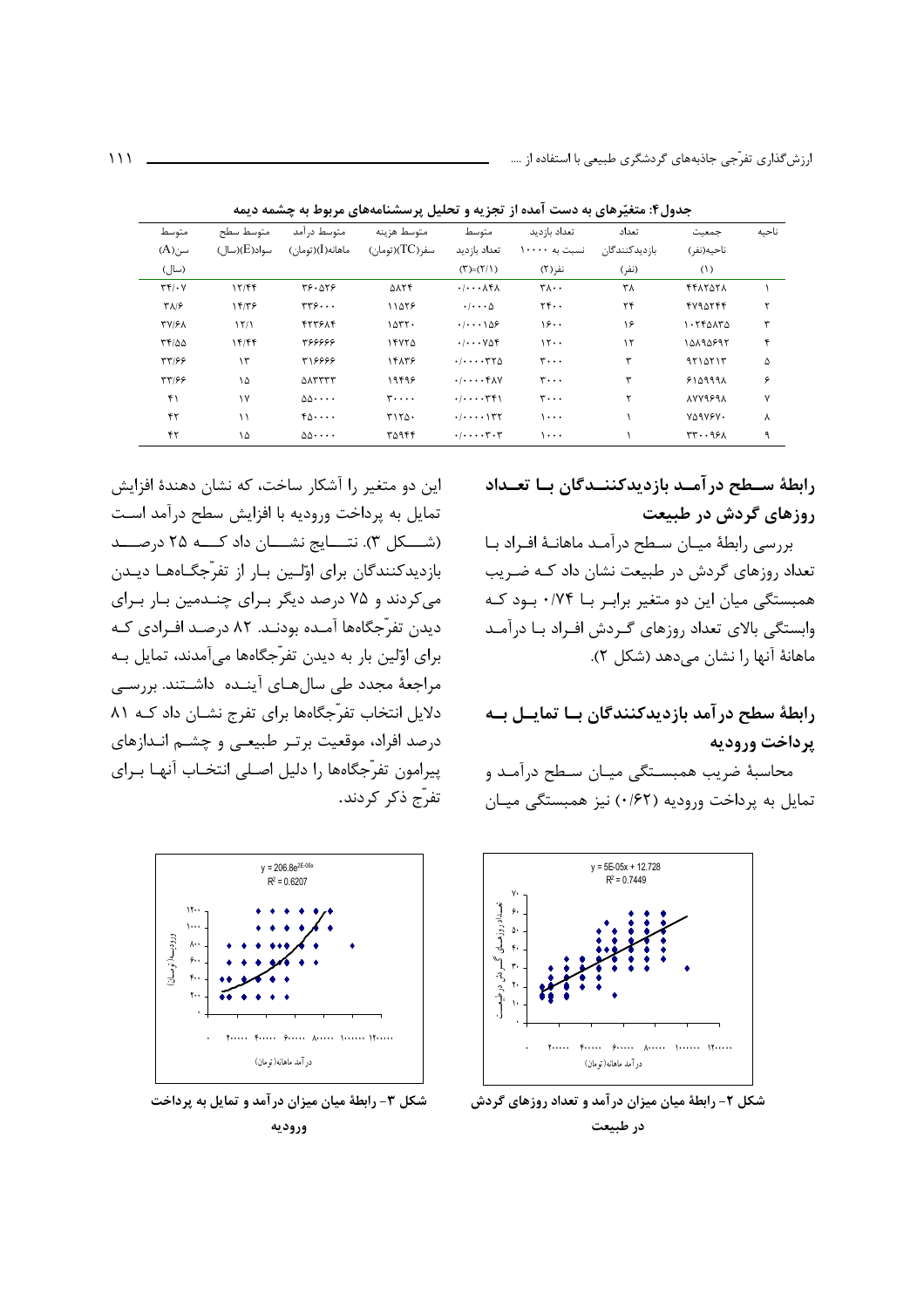جغرافیا و آمایش شهری-منطقهای، سال دوم، شماره ۳، تابستان۱۳۹۱

### رابطهٔ تعداد بازدیدکنندگان و هزینهٔ سفر

بیشترین تعداد بازدیدکنندگان، افرادی هستند که کمترین هزینه را برای رسـیدن بـه تفرّجگـاه پرداخـت مي كنند. بررسي رابطــهٔ بــين دو متغيّـر هزينــهٔ ســفر و تعـداد بازديدكننــدگان نشــان مــىدهــد كــه ضـريب همبستگی میان این دو متغیّر برابر با ۰/۸۸ – است، كه نشان دهندهٔ كاهش تعداد بازديدكنندگان با افزايش هزينههاي سفر است (شكل ۴).



شکل ۴- رابطهٔ میان تعداد بازدیدکنندگان و هزینهٔ سف

همان طور که گفته شد، ارزش تفرّجی تفرّجگـاههـا بـر اسـاس تـابع تقاضـا محاسـبه مـى گـردد. معادلــهٔ رگرسیونی این تابع و ضریب همبسـتگی آن بـرای هـر

### رابطهٔ تعداد بازدیدکنندگان و بُعد مسافت سفر

نتايج بررسي رابطهٔ ميـان تعـداد بازديدكننـدگان و بُعد مسافت نشـان مـىدهـد كـه بـا افـزايش فاصـله از تفرّجگاه، تعداد بازدیدکنندگان کاهش می یابد. بررسـی رابطهٔ میان این دو متغیّر نشـان مـی۵هـد کـه میـزان همبستگی بین ایـن دو متغیـر برابـر بــا ۰٬۷۹۹—اسـت (شكل ۵).



شکل ۵- رابطهٔ میان تعداد بازدیدکنندگان و بعد مسافت

يک از ۴ تفرّجگاه مورد مطالعـه در جـدول شـمارهٔ (۵) نشان داده شده است.

|              | .<br>.<br>.                                                      |                 |
|--------------|------------------------------------------------------------------|-----------------|
| ضريب همبستگى | معادله رگرسیونی                                                  | نام منطقه       |
| .155         | VR=exp(-0.00011TC+1.592E+0.178A+0.0000128I-28.789)               | پارک جنگلی پروز |
| .189         | VR=exp(-0.00013TC+0.2409E+0.2408A+0.0000161I-19.8004)            | تالاب چغاخور    |
| .99          | VR=exp(-0.00022TC+0.2589E+0.1642A+0.00000863I-18.3092)           | آبشا, آتشگاه    |
| .189         | $VR = exp(-0.00024TC + 0.059E + 0.3062A + 0.00000465I - 19.062)$ | چشمه دیمه       |

| دول ۵: معادلات رگرسیونی و ضرایب همبستگی مربوط به تفرّجگاههای مورد مطالعه |  |  |  |
|--------------------------------------------------------------------------|--|--|--|
|--------------------------------------------------------------------------|--|--|--|

قرار دادن مقــادير متوســط ســه متغيّــر مســتقل ســنّ، تحصیلات و سطح در آمـد ماهانـه، شـكل سـاده شـدهٔ معادلات فوق به صورت معـادلات نشـان داده شـده در جدول شمارهٔ (۶) به دست آمد.

که در این مدلها، VR نسبت تعـداد مراجعـان در هر ۱۰۰۰۰ نفر بـر جمعيـت ناحيــهٔ مبـدأ؛ TCهزينــهٔ سـفر؛ E سـطح تحصـيلات؛ A سـنّ و I مقـدار درآمـد ماهانه است. خطای معیار در برآورد هیچ یک از ضرایب این معادلههای رگرسیونی، بیشتر از ۰/۰۰۸ نشد. با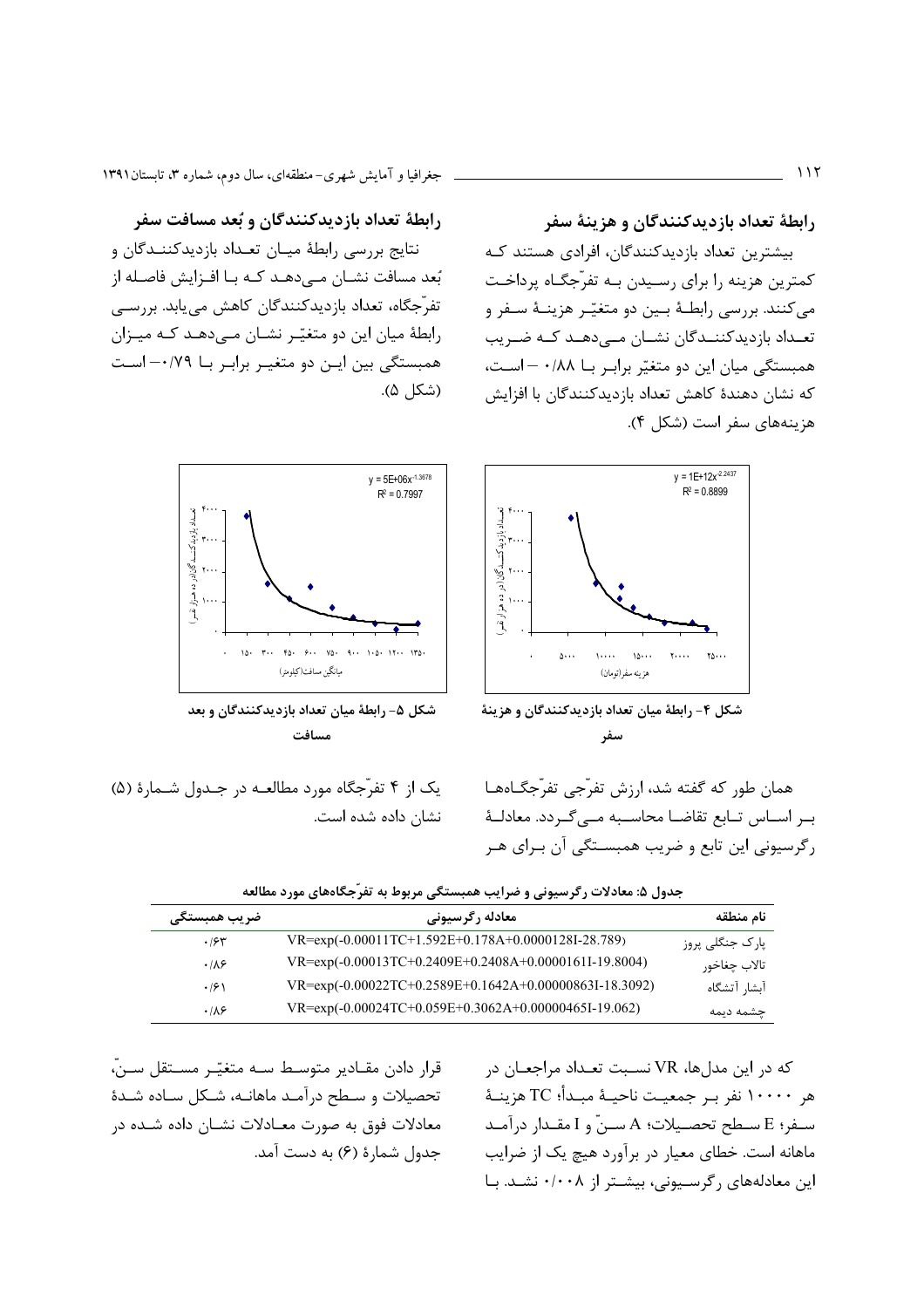جدول ۶: تابع تقاضای مربوط به تفرّجگاههای مورد مطالعه

| تابع تقاضا                | نام منطقه       |
|---------------------------|-----------------|
| VR=EXP(-0.00011TC-6.7921) | پارک جنگلی پروز |
| VR=EXP(-0.00013TC-6.6201) | تالاب چغاخور    |
| VR=EXP(-0.00022TC-4.0086) | آبشا, آتشگاه    |
| VR=EXP(-0.00024TC-4.7335) | چشمه دیمه       |

تالاب بين المللي چغاخور، آبشار آتشگاه و چشمه ديمه بسه ترتيب برابيريا ۴۰۷۱۵۰۰۰، ۴۴۲۳۴۶۰۰، ۱۳۷۲۳۹۸۰۰ و ۷۲۳۸۵۲۰۰ تومان محاسبه گردید.

با در نظرگرفتن معادلات ساده شدهٔ فـوق، مجمـوع سطح زیر هر یک از منحنیهای تقاضای تفرّجی چهـار منطقهٔ مورد مطالعه (شکلهای شمارهٔ ۶ تا ۹) ک همان ارزش تفرّجی آنهاست، برای پارک جنگلی پیروز،



نتىجەگىرى

با توجه به ضرورتی که در اجرای طرحهـای توسـعهٔ گردشگري در مناطق تفرّجگــاهي مختلـف وجــود دارد، برآورد منافع حاصل از آنها ضروری است. بنـابراین در این تحقیق بـرای ارزشگـذاری تفرّجـی چهـار منطقـهٔ

گردشگری استان چهار محال و بختیاری شامل تالاب بين المللي چغاخور، پارک جنگلي پروز، آبشار آتشگاه و چشمه دیمه، از روش هزینـهٔ سـفر منطقـهای اسـتفاده گردید. نتایج این تحقیق نشان داد که متغیّرهایی مانند

 $140.1$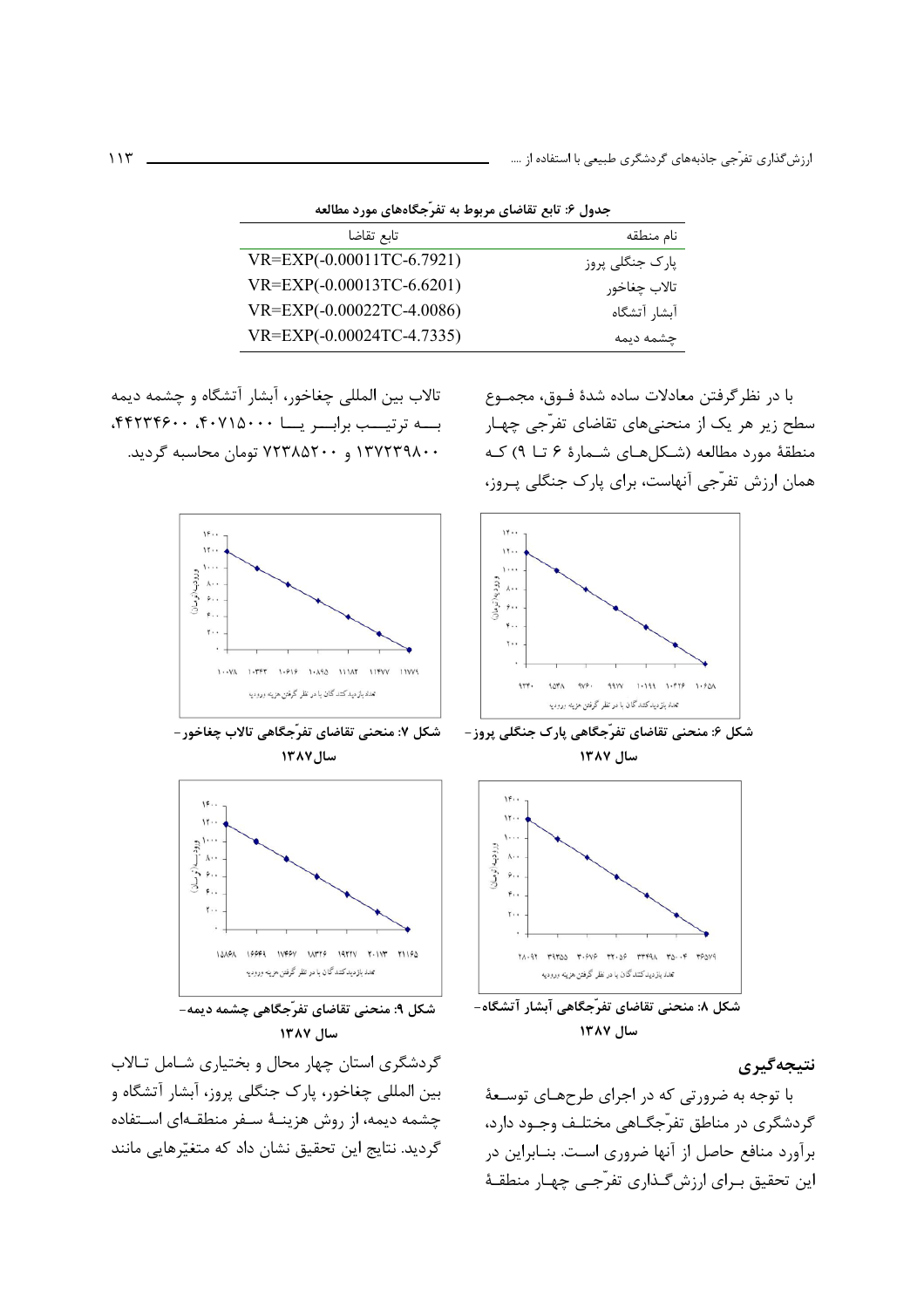بیشترین تعداد بازدیدکنندگان (۲۷ درصد) در محدودهٔ سنی ۳۴-۳۰ سال قرار داشتند که این خود مـی توانـد به دلیل کمبود امکانـات رفـاهی موجــود در تفرّجگــاه، بخصوص برای گروههای سنّی پـایینتر از ۲۰ سـال و بالاتر از ۵۰ سال باشد.

اطلاع از تعـداد دفعـات مراجعـه افـراد بـه منـاطق تفرّجگاهی، در برآورد تعداد نفر روز یا سـاعت مراجعـه در برنامهریزی و تخصیص امکانات تفرّجے موجــود در Beal, 1995: 296; ) است (, Beal, 1995: 296 Buyinza et al., 2007: 14). دفعات مراجعهٔ بیشــتری در تفرّجگاههای دارای جاذبههای بیشتر، دیـده مـی٬شـود (Joan poor and . (Scarpa et al., 2000: 240) Smith, 2004: 219). در این بررسی مشخص گردیـد که ۸۲ درصد بازدیدکنندگان برای چندمین بار بود کـه از تفرّجگاهها دیدن میکردند کـه ایـن بـه نوبـهٔ خـود، پتانسیل بالای منطقه در جذب گردشگر و نیاز به ایجاد امکانات بیشتر را نشان میدهد. بررسی دلایـل انتخـاب تفرّجگاههای مورد بررسی برای تفرّج نیز نشان داد کـه موقعیت بر تر طبیعی و چشماندازهای زیبـای پیرامـون، دلیل اصلی بازدید از آنها بوده است. بـه همـیندلیـل، جلـوگیری از عوامـل تخریـب چشـم|نـدازهای منـاطق تفرَّجي براي حفـظ و گســترش تقاضـاي تفرَّجــي آنهـا بسیار ضروری است.

ارزش تفرّجی مناطق مورد بررسی کـه در تابسـتان ١٣٨٧ محاسبه گرديد، با تحقيقات مشابه انجام گرفتـه در سایر مناطق تفرّجگاهی کشور قابل مقایسه است؛ به عنوان مثال، ارزش تفرّجي محاسبه شدهٔ تالاب چغاخور بسیار بیشتر از ارزش تفرّجی محاسبه شده برای تالاب انزلـی در سـال ۱۳۸۵ (سـعودی شـهابی و اسـماعیلی ساری، ۱۳۸۵: ۶۸) است. ارزش تفرّجی محاسـبه شـده برای پارک جنگلی پروز تقریباً برابر با از ارزش محاسبه شــده بــرای پــارک جنگلــی طالقــانی (پیشــکاری و اسماعیلی ساری، ۱۳۸۶: ۹۰) است امّا بیشتر از ارزش تفرّجی محاسبه شده برای پارکـهای جنگلی پردیسـان

سنّ، سطح تحصیلات و میزان درآمـد بازدیدکننـدگان، در استفاده افراد از تفرّجگاهها اثر قابل توجهی داشتند. بررسی سطح درآمد بازدیدکنندگان نشـان داد کـه ميان اين متغيّر و تعداد روزهـاي بازديـد از تفرّجگـاه و نيز تمايل به پرداخت وروديه، همبستگي بالايي وجـود دارد. ایـن نتـایج چنــدان دور از انتظــار نبــود. چنانچــه (Emmert, 1999:1332) و (Dannelly et al., 1998:60) نیز نتایج مشابهی را برای پارکهای ایـالتی آمریکـا بـه دسـت آوردنــد. ايــن تحقيــق نشــان داد كــه ســطح تحصــيلات نيــز نقــش مهمــي در جــذب گردشــگران تفرَّجگاه دارد؛ چنان که بیشـترین تعـداد (۶۴ درصـد) بازدیدکننـدگان را افـراد دارای تحصـیلات دانشـگاهی تشکیل میداد. سطح سواد بـا میـزان درآمـد رابطـهای مستقيم دارد؛ چنان كه بـا افـزايش سـطح تحصـيلات، فرصتهای فراغتی افراد افزایش مے یابد ( Shrestha et al., 2002: 293)، كه خود مي تواند تأييدي بر نتيجهٔ بالا باشد، ضمن این که افراد تحصیلکرده مایل به پر کردن اوقات فراغت خود با سرگرمیهایی هستند که آنها را به دیدار از جاذبههای طبیعے، تشـویق و ترغیـب کنـد و موجب افزایش سطح آگــاهی آنهــا نســبت بــه طبیعــت گردد و در نهایت حسّ حفاظت و حراست از محیط-هـای طبیعـی را در آنـان برانگیختـه و تقویـت کنـد .(Hashimoto, 2002: 257)

شناسایی گروههای سنّی بازدیدکننـدگان، از مهـم-تـرین بخـشهــا در بررســیهــای اجتمــاعی منــاطق تفرَّجِّــاهي اسـت (Asheim, 2000: 27). ايــن اطلاعــات لازمهٔ تهیهٔ برنامـههـای تفرّجـی و پـیش بینـی تـأمین امكانات لازم براي گذران اوقات فراغت بازديدكننـدگان اســت. بررســي مطالعــات انجــام شــده در برخــي از تفرّجگاههای کشور نشان می دهد که این مناطق بـرای نوجوانان تا میانسالان از جاذبهٔ بیشتری برخوردارنـد ٰ. بنابراین باید به نیازهای تفرّجی ایـن گـروههـای سـنّی توجه بیشتری شود. امّا نتایج تحقیق مـا نشـان داد کـه

<sup>٬ .</sup> برای اطلاعات بیشتر رک: محمودی و دانه کار، ۱۳۸۶: ۴۳.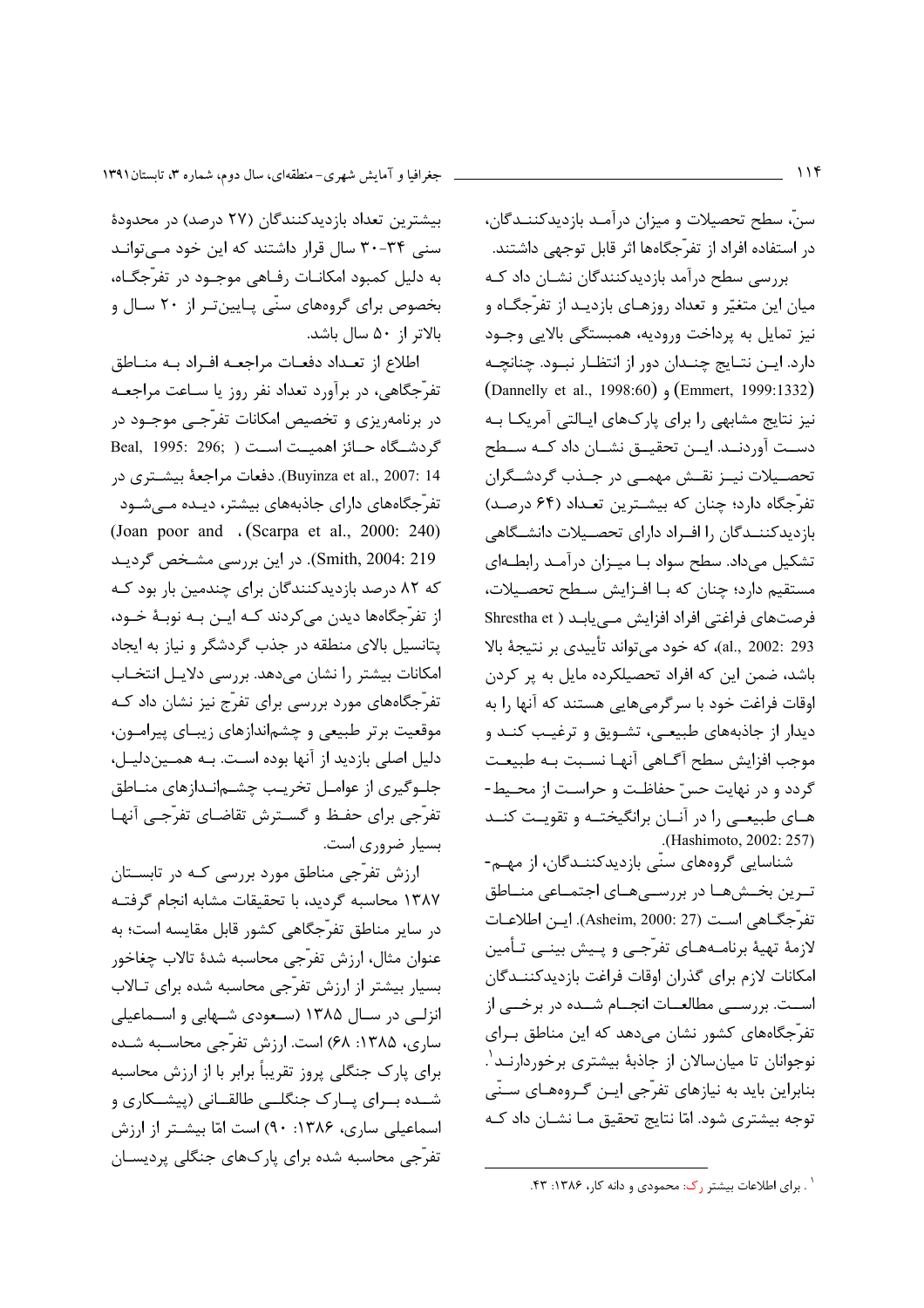و لویزان (مجـابی و منـوری، ۱۳۸۴: ۶۹) و چیتگـر (فضلی، ۱۳۸۳: ۱۰۹) میباشد. حتی بـا احتسـاب نـرخ تورّم در فاصلهٔ زمانی این تحقیقات، نتایج نشان دهنـدهٔ ارزش تفرّجگاهی بالای جاذبههای گردشگری اسـتان و لزوم توجه بيشتر و تدوين طرح توسعهٔ گردشگری اين مناطق است.

بر اساس نتايج مطالعة حـال حاضـر، ارزش تفرّجـى چهار نوع جاذبهٔ گردشگری طبیعی مختلف بـه ترتیب زیر به دست آمد:

آبشار كچشمهكتالابكيارك جنگلى

بررسی آمار و اطلاعات موجود در ادارهٔ کـلّ صـنایع دستی، میراث فرهنگی و گردشگری استان چهار محال و بختیاری نشان مے دھـد کـه چهـار تفرّجگـاه مـورد بررســی بــه لحــاظ تأسیســات و تســهیلات مــورد نیــاز گردشگری مانند وضعیت مسـیرهای دسترسـی، وجـود کمیهای اقامتی و تأسیسات بهداشتی دارای وضعیت مشابهی هستند و نتایج به دست آمـده از ایـن تحقیـق نشـان دهنـدهٔ پتانسـيل بيشـتر منـابع آبـى در جـذب گردشگر و ارزش تفرّجی بالای آنها در مقایسه بـا سـایر تفرّجگاههای طبیعی است.

برای ادارهٔ ایـن مراکـز تفرّجگـاهی نیـاز بـه ایجـاد مدیریتی کارآمد در زمینهٔ توسعه و حفاظت از آنها می-باشد. بنابراین برای دستیابی به هدف فوق، به کارگیری سایر روشها در جهت ارزش گذاری خـدمات و منـافع کیفی این تفرّجگـاههـا، بـهویـژه در زمینـهٔ ارزشهـای زيست محيطى آنهـا، ضـروري اسـت. مطالعـات آينـده می تواند پتانسیل بالقوه این مناطق را آشکار سـازد. بـه هر حال، به نظر می رسد که رسیدن به اهداف حفاظتی و ارتقای سطح تفرّجگاهی این مناطق بدون صـدمهزدن به چهرهٔ منظر گاهی آنها از اهداف نهایی ایـن مطالعـات خواهد بود. در نهایت این که، جهت دستیابی به اهداف فوق میتوان با در نظر گرفتن خواستهها و تمـايلات استفاده کنندگان از این تفرّجگاههـا، راهکارهـایی را بـه صورت زیر پیشنهاد نمود:

– با توجه به این که بخش عمـدهٔ مراجعـه کننــدگان این تفرّجگاههـا درمحـدودهٔ سـنّی۳۴-۳۰ قـرار دارنـد، پیشنهاد میشود کـه در برنامـههـای تفرّجـی و تـأمین امکانات لازم برای گذران اوقـات فراغـت، بـه علايـق و تمایلات این گـروه از بازدیدکننـدگان توجـه بیشـتری شود.

– با توجه به این که اکثریت مراجعـهکننـدگان دارای سطح سواد دیپلم و دانشگاهی هستند، احداث یک مرکز فرهنگی در این مناطق تفرّجی توصیه می شود. – با توجه به این که مدّت اقامت مراجعهکننــدگان در تفرّجگاهها متفاوت است، این امر بایـد در برنامــهریــزی زمانی ارائهٔ خدمات تفرّجی، مورد توجه برنامهریزان قرار گېر د.

- از آنجا که در طرّاحی و برنامهریزی فضاهای تفرّجی باید الگوها و معیارهای اجتمـاعی مراجعـهکننـدگان در نظر گرفته شود، توصیه می شود که بـا انجـام مطالعـات بيشتر، الگوي اجتماعي مراجعه كنندگان مشخص گردد. - ايجاد مراكزي جهت اطلاع رساني و معرفي جاذبهها و ارزشهبای زیست محیطبی منطقبه بیرای مراجعیه كنندگان لازم به نظر می رسد.

### منابع و مآخذ

- ١. پیشکاری، کتایون و اسـماعیلی سـاری، عبـاس، (١٣٨۶). ارزش گذاری اقتصادی- تفرّجگاهی پارک جنگلی طالقانی. علوم و تكنولوژي محيط زيست، دورهٔ ۹.
- ۲. سرشماری عمومی نفوس و مسکن (۱۳۸۵). سایت رسمی مركز آمار ايران (www.sci.org.ir).
- سعودی شـهابی، سـمیه و اسـماعیلی سـاری، عبـاس،  $\cdot$ (۱۳۸۵). تعیین ارزش تفرّجگاهی تالاب انزلی با استفاده از روش هزينــهٔ ســفر(TCM). فصــلنامهٔ علــوم و تكنولــوژي محيط زيست، دورهٔ نهم.
- ۴. سهرابي، بهـاره، (۱۳۸۴). ارزش گـذاري اقتصـادي پـارک جنگلی عباس آباد بهشهر. پایاننامهٔ کارشناسی ارشد، دانشكدهٔ منابع طبیعی، دانشگاه گرگان.
- ۵. فضلی، مینا، (۱۳۸۳). ارزش گذاری اقتصادی پارک چیتگر بر اساس روش كلاوسون، پاياننامهٔ كارشناسي ارشد علـوم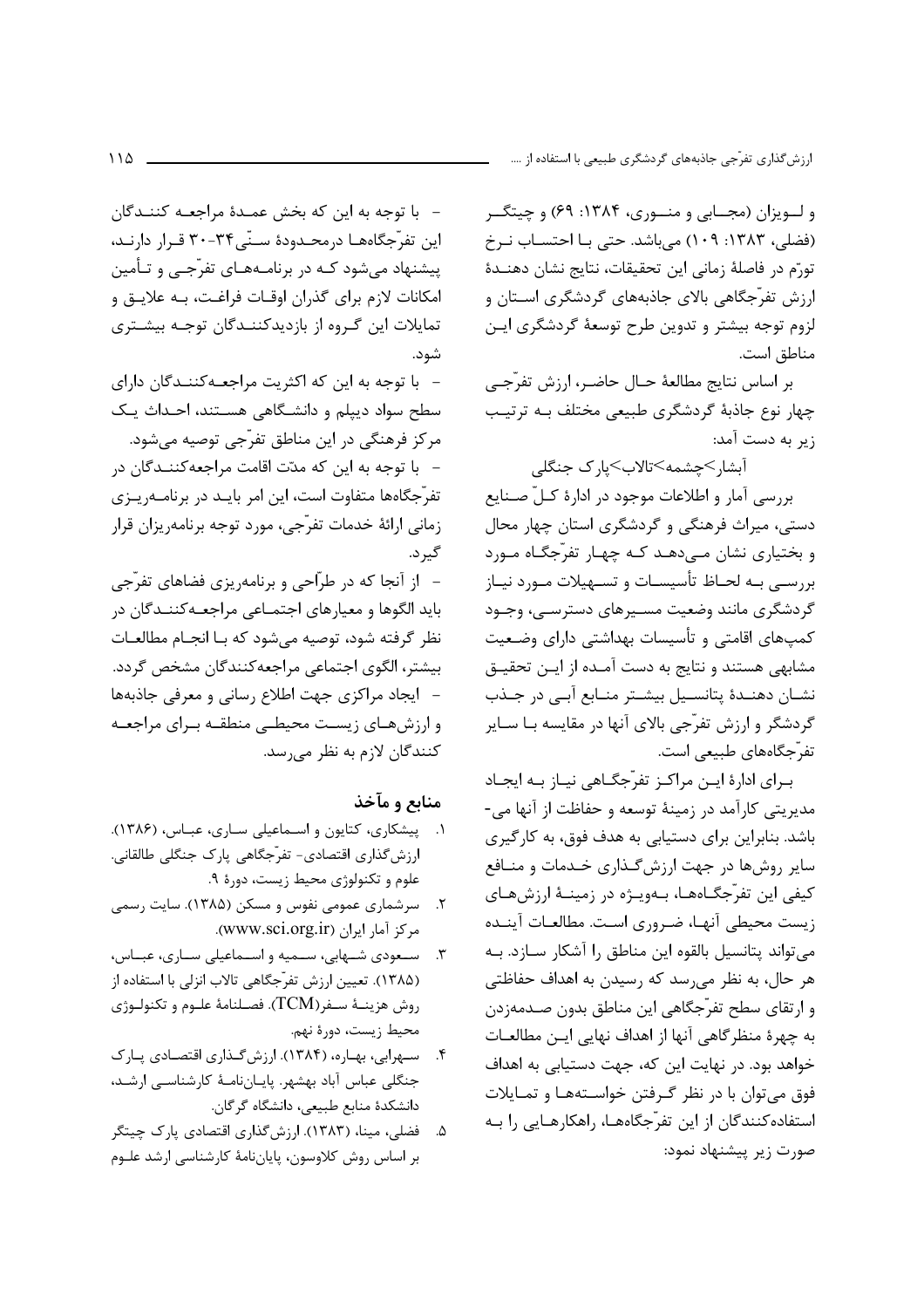و آمایش شهری–منطقهای، سال دوم، شماره ۳، تابستان۱۳۹۱ 116

cost method for Xiamen Island. China Economic Review, 15.

- 19. Clawson, M. and J. L. Knetsch (1966). Economics of outdoor recreation. John Hopkins Press, Baltimore.
- 20. Costanza R., R. d'Arge, R. Groot, S. Farber, M. Grasso, B. Hannon, K. Limburg, S. Naeem, R. V. O'Neill, J. Paruelo, R. J. Raskin, P. Sutton and M. van den Belt (1997). The value of the world's ecosystem services and natural capital. Ecological Economics, 25.
- 21. Dannelly, M. P., j. j. Vaske, D. S. DeRuiter and J. B. Loomis (1998). Economic Impacts of State Parks: Effect of Park Visitation, Park Facilities, and County Economic Diversification. Journal of Park and Recreation Administration, 16.
- 22. Emmert, J. J. (1999). Award-Winning Undergraduate Paper: Income and Substitution Effects in the Travel Cost Model: An Application to Indiana State Parks. American Journal of Agricultural Economics, 81.
- 23. Fleming, C. M. and A. Cook (2008). The recreational value of Lake McKenzie, Fraser Island: An application of the travel cost method. Tourism Management, 29.
- 24. Gurluk , S., and R. Erkan 2008. A travel cost study to estimate recreational value for a bird refuge at Lake Manyas, Turkey. Journal of Environmental Management 88.
- 25. Hanely, N. and C. Spash (1993). Cost-benefit analysis and the environment. Aldershor, Hants: Edward Elgar Publishing .
- 26. Hashimoto, A. (2002). Tourism and Sociocultural development issues. In Tourism and development: concepts and issues, Harpley, R and Telfer, D. J. (edts.). Channel view publications, Clevadon, UK.
- 27. Haspel, A. and F. R. Johnson (1982). Multiple destination trip bias in recreation benefits estimation. Land Economics, 58.
- 28. Holden, A. (2000). Environment and Tourism. Routledge, New Fetter Lan, London, UK.
- 29. Joan poor, P. and J. M. Smith (2004). Travel Cost Analysis of a Cultural Heritage Site: The Case of Historic St. Mary's City of Maryland. Cultural Economics, 28.
- 30. Loomis, J. and R. Richardson (2000). Economic values of protecting roadless area in the United States. The Wilderness Society, Washington, DC.
- 31. Mille, P. and R. Mendelson, 1991. Valuing ecotourism in madagaskar. CABI oublishing, Mimeo, USA.

محـــط ; يســت، دانشــگاه آزاد اســلامى واحــد علــوم و تحقىقات.

- ۶. عابدین زاده، نیلوفر، (۱۳۸۴). مقایسهٔ ارزشگذاری پــارک جنگلی سـراوان و پــارک شــهر رشــت و ارائــهٔ راهکارهــای مدیریتی. پایاننامهٔ کارشناسی ارشد اقتصاد محیط زیست، دانشگاه آزاد اسلامی واحد علوم و تحقیقات.
- ۷. مافی غلامـی، داوود و یــارعلی، نبــی الله، (۱۳۸۸). ارزش-گذاری تفرّجگاهی تالاب بین المللی چغاخور با اســتفاده از روش هزينهٔ سفر منطقهاى. مجلهٔ محيطشناسى، دورهٔ ۵۰.
- ۸. مجابی، سید محمـد و منـوری، مسـعود، (۱۳۸۴). ارزش-گذاری اقتصادی پارکهای پردیسـان و لـویزان، فصـلنامهٔ علوم محيطي، دورة ٧.
- ۹. محمودي، بيت الله و همكاران، (۱۳۸۴). ارزيـابي تقاضـاي تفرّجــی پــارک&ــای جنگلــی شــوراب و مخملکــوه در شهرستان خرم آباد، (طـرح پژوهشـی) معاونـت پژوهشـی دانشگاه لرستان.
- ۱۰. محمودی، بیت الله و دانه کـار، افشــین، (۱۳۸۶). ارزیـابی تقاضای تفرجی در مناطق تفرجگــاهی طبیعــی ایــران. دو ماهنامهٔ مسافران، دورهٔ ۴۰.
- 11. Asheim, G. B. (2000). Green national accounting: Why and How? Environment and Development. Economics, 5.
- 12. Bateman, I. J., G. Garrod, J. S. Brainard and A. Lovett (1996). Measurement issues in the travel cost method: a geographical information systems approach. Journal of Agricultural Economics, 47.
- 13. Beal, D. J. (1995). Travel Cost Analysis of the Value of Carnarvon Gorge National Park for Recreational Use. Review of Marketing and Agriculture Economics, 63.
- 14. Brander, L. M. (2007). The recreational value of coral reefs: a meta-analysis. Ecological Economics, 63.
- 15. Buyinza, M., G. Nabanoga, J. R. S. Kabogoza and A. Ntimanyire (2007). Economic Valuation of Bujagali Falls Recreational Park, Uganda. Journal of Park and Recreation Administration, 25.
- 16. Cesario, F. and J. Knetsch, 1970. Time bias in recreation benefits studies. Water Resources Research, 6.
- 17. Cesario, F. (1976). Value of time in recreation benefits studies. Land Economics, 52.
- 18. Chen, W., H. Hong, Y. Liu, L. Zhang, X. Hou and R M. aymond (2004). Recreation demand and economic value: An application of travel